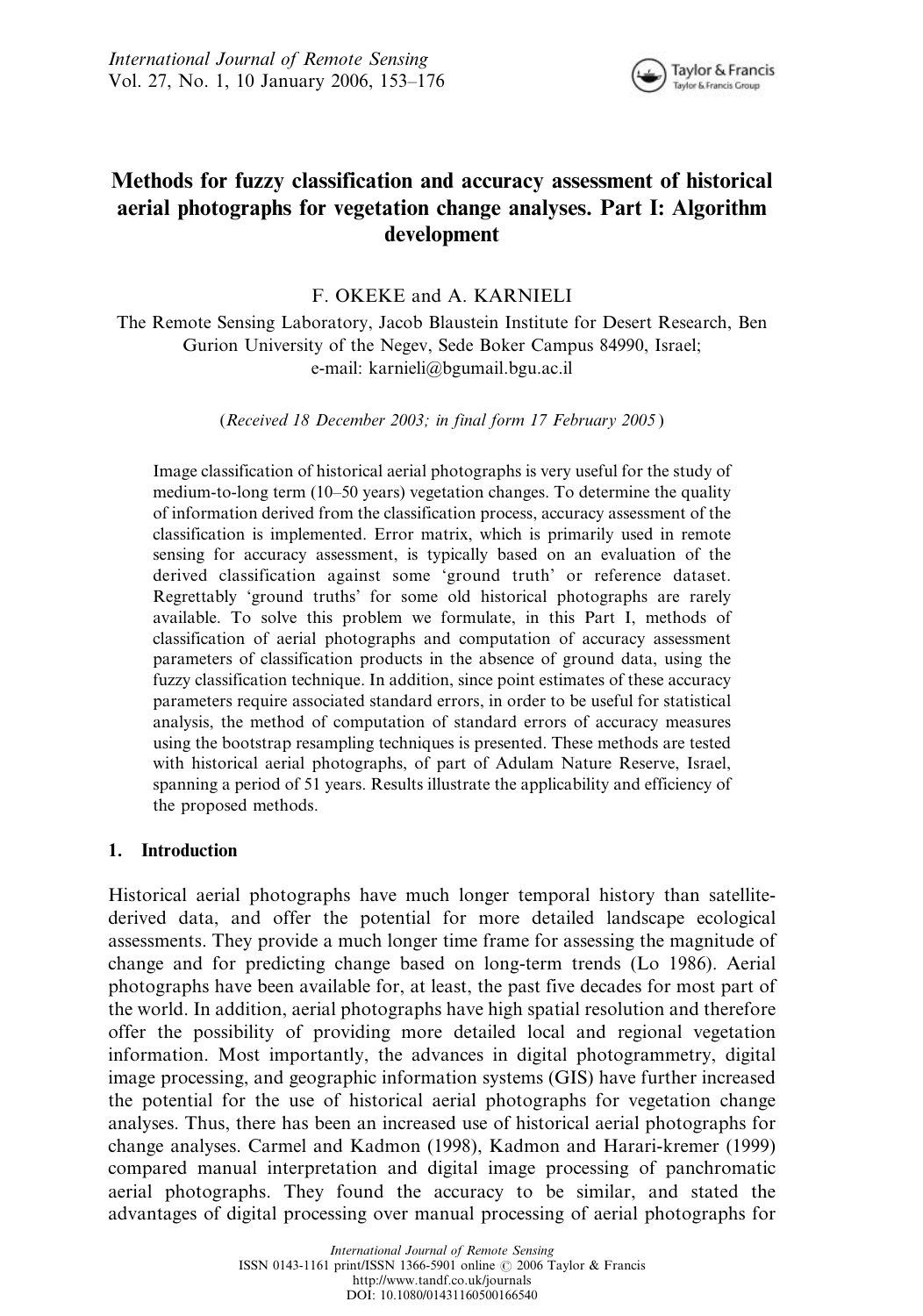change analysis. Others studies include Hudak and Wessman (1998), Turner et al. (1996), Turner (1990), Coppedge et al. (2001) and Aaviksoo (1993).

Image classification is performed in order to derive specific information, on the amount and spatial distribution of various types of land use and land cover, from remotely sensed data (i.e. satellite imagery, aerial photographs), and is generally regarded as the process of creating thematic maps from images (Campbell 1996, Lillesand and Kiefer 2000). Most traditional classification methods are 'crisp' or 'hard' partitioning, in which every given object is strictly classified into a certain group. In practice, mixed pixels occur because the pixel size may not be fine enough to capture detail on the ground necessary for specific applications or where the ground properties, such as vegetation and soil types, vary continuously, as almost everywhere. The result of hard classification is one class per pixel, whereby much information about the memberships of the pixel to other classes is lost. Allowing pixels to have multiple and partial class membership, in which pure and mixed pixels are accommodated in the classification process, has generally been the solution of the mixed pixel problem. This is achieved, among other methods, by soft classification technique, which assigns a pixel to several land cover classes in proportion to the area of the pixel that each class covers. Fuzzy c-means algorithm has been shown in various literatures to be one of the most popular soft classification techniques (Wu and Yang 2002, Yang et al. 2003).

In order to use the products of classification efficiently, users need to know how accurate these products are. Classification accuracy assessment is therefore an important stage in the image classification process. One of the most common ways of representing accuracy assessment information is in the form of an error matrix, or contingency table. Construction of an error matrix requires the availability of reference data or ground truth. Unfortunately, for some practical cases of the classification of historical aerial photographs, the ground data are not available. For cases where crisp outputs are required, fuzzy classification partitions can be used to construct a fuzzy error matrix in the absence of ground data.

This paper addresses the problem of lack of ground data in the classification and accuracy assessment of aerial photographs for change analysis, and describes methods of solution using the fuzzy classification technique. Section 2 of this paper describes fuzzy c-means algorithms, which is one of the most popular soft classification techniques. Section 3 presents the technique of accuracy assessment of classification products in the absence of ground data, including the application of the bootstrap resampling method. Techniques presented in this work are tested using real datasets described in §4, with programs developed in Matlab version 6.5, and results are presented in §5. Discussions and conclusions are presented in §6 and §7, respectively.

### 2. Fuzzy c-means (FCM) algorithms

The soft classification technique, which assigns a pixel to several land cover classes in proportion to the area of the pixel that each class covers, is one of the methods of solution of the mixed pixel problem. In the literature on soft classifications the fuzzy c-mean (FCM) algorithms are the most popular methods (Bastin 1997, Wu and Yang 2002, Yang et al. 2003).

Like in the hard techniques the unsupervised fuzzy classification method (also known as fuzzy clustering) does not require an extensive prior knowledge of the area and unique classes are recognized as distinct units. Foody (2000) showed that supervised FCM may be used to derive accurate estimates of sub-pixel land cover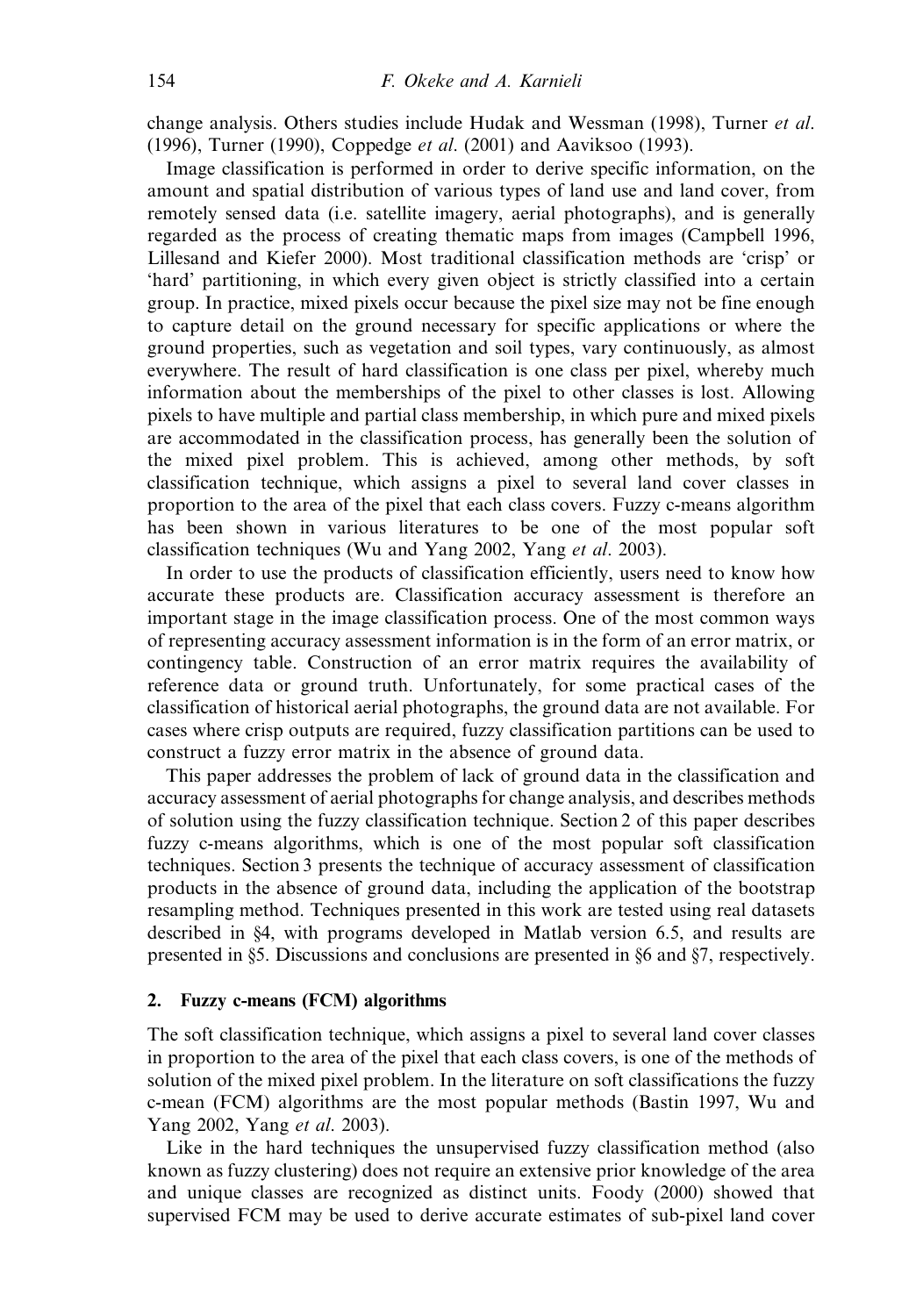composition especially when all classes have been defined and included in the training stage of the classification and that the presence of an untrained class degrades the accuracy of sub-pixel class composition estimation.

Fuzzy c-mean (FCM) is an unsupervised classification or clustering algorithm that has been applied successfully to a number of problems involving feature analysis, clustering and classifier design, such as in agricultural engineering, remote sensing, astronomy, chemistry, geology, image analysis, medical diagnosis and shape analysis. It is a clustering algorithm that has commonly been adapted for supervised classification of remotely sensed imagery (Foody 1996, Atkinson et al. 1997, Deer 1998, Deer and Eklund 2003). The modification from unsupervised to supervised classification involves the specification of fuzzy means and sometimes also fuzzy covariance matrices, and requires only a single pass of the data through the algorithm (Deer 1998, Foody 2000, Deer and Eklund 2003).

The FCM algorithm is based on an iterative optimization of an objective function  $J_m$ , which is the weighted sum of squared errors within groups and is defined as follows (Bezdek 1981):

$$
J_m(U, V; X) = \sum_{k=1}^n \sum_{i=1}^c U_{ik}^m ||x_k - v_i||_A^2, 1 < m < \infty,
$$
 (1)

where U is a fuzzy c-partition of X.  $X = \{x_1, x_2, ..., x_n\}$  is a finite dataset in the pattern space  $\mathbf{R}^s$ , c is a fixed and known number of cluster,  $V=(v_1, v_2, ..., v_c) \in \mathbf{R}^{cs}$ with  $v_i \in \mathbb{R}^s$   $\forall i$  being the cluster prototype or cluster centre of class i,  $1 \le i \le c$ . The parameter  $m$  is the weighting exponent for each fuzzy membership, which determines the 'degree of fuzziness',  $1 \le m \le \infty$ . If  $m=1$ , then the algorithm reduces to the hard c-means algorithm.  $U=[u_{ik}] \in \mathbb{R}^{cn}$  is referred to as the grade of membership of  $x_k$  to the cluster i.  $u_{ik}$  satisfies the following constraints:

$$
u_{ik} \in [0, 1]; \ 1 \le i \le c, \ 1 \le k \le n;
$$
  

$$
\sum_{i=1}^{c} u_{ik} = 1; \ 1 \le k \le n;
$$
  

$$
0 < \sum_{k=1}^{n} u_{ik} < n; \ 1 \le i \le c;
$$
  

$$
(2)
$$

 $||x_k - v_i||_A^2$  is an inner product induced norm on  $\mathbf{R}^s$ ; A is any (sxs) symmetric positive definitive matrix. Bezdek (1981) showed that for  $||x_k-v_i||_A>0$ ,  $\forall i$ ,  $\forall k$ , then  $J_m$  is minimized only when  $m>1$ , and

$$
v_{i} = \frac{\sum_{k=1}^{n} (u_{ik})^{m} x_{k}}{\sum_{k=1}^{n} (u_{ik})^{m}}, 1 \leq i \leq c,
$$
 (3)

$$
u_{ik} = \frac{1}{\sum_{j=1}^{c} \left( \frac{\|x_k - v_j\|_A^2}{\|x_k - v_j\|_A^2} \right)^{1} / m} = 1, \ 1 \le i \le c, \ 1 \le k \le n. \tag{4}
$$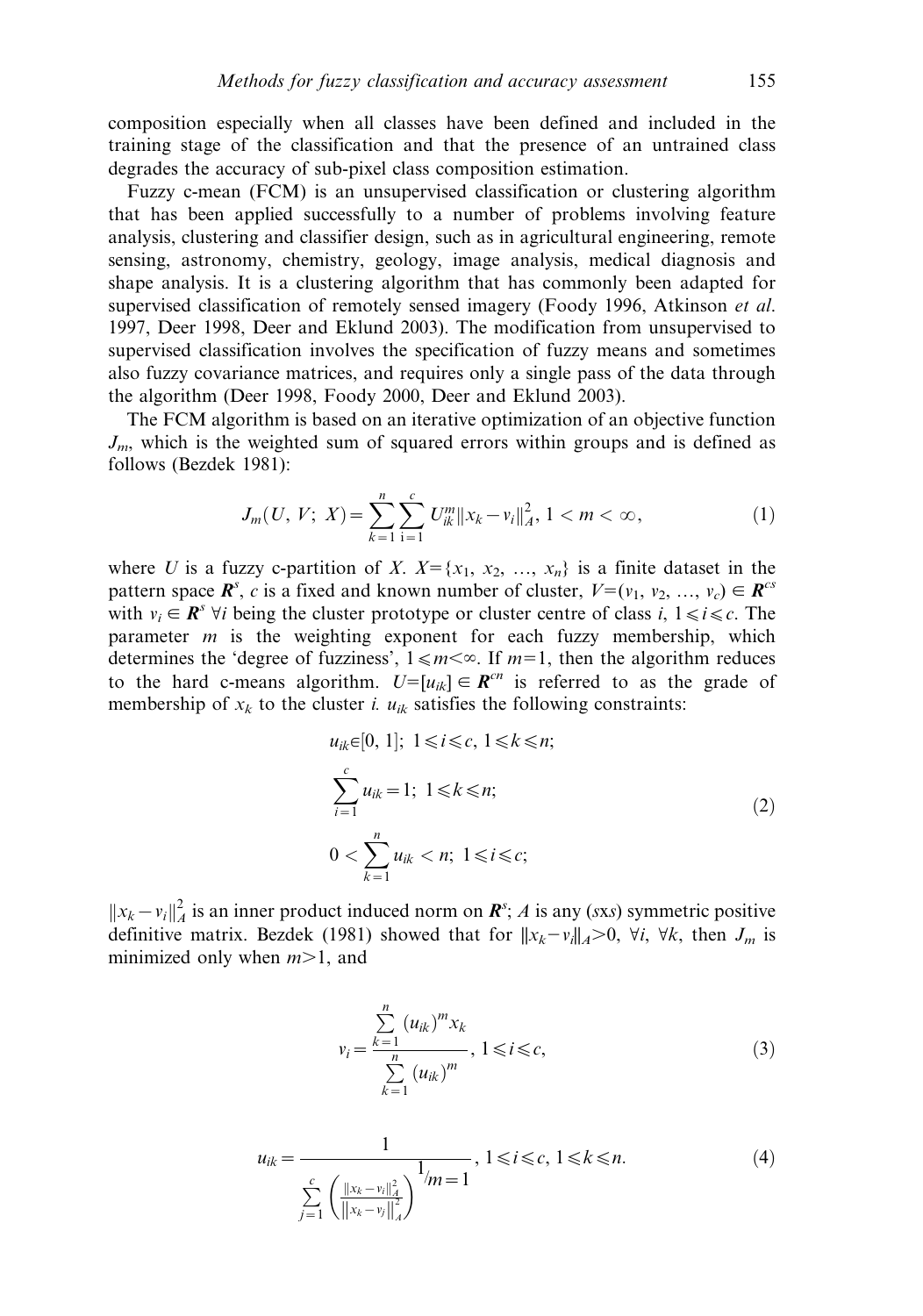There are many extensions of the original FCM algorithm. Prominent amongst them are the Gustaffson-Kessel (GK) algorithm (Gustafson and Kessel 1979), and Gath-Geva (GG) algorithm (Gath and Geva 1989). In this paper, we use the GK model for the fuzzy classification process.

In general, FCM algorithms depend on certain assumptions in order to define the subgroups present in a dataset. These assumptions include the optimal number of classes, c, the initial centroid values, the initial partition,  $U^0$ , the optimal fuzzy exponent, m value, and the iteration termination threshold,  $\varepsilon$  value. The optimal number of classes, c, may be known *a priori* or determined by cluster validity process. Detailed studies of the performance of different validity indices can be found in Pal and Bezdek (1995, 1997), and Geva et al. (2000). However, in this paper, we determine optimal number of clusters by first partitioning the dataset into an exaggerated number of clusters. Then by visually verifying different clusters in Erdas Imagine software, we determine clusters to merge in order to form an optimal number of clusters.

The fuzzy exponent  $m$  must also be chosen in order to implement the FCM algorithm, and its determination is problematic (Pal and Bezdek 1995, 1997). Many past works have proposed methods of determining optimal fuzzy exponent m. These include the procedures proposed in McBratney and Moore (1985) and Choe and Jordan (1992). However, many researchers simply use  $m=2$  as the ideal fuzzy exponent. In this paper, we use a new and efficient procedure to determine an optimal fuzzy exponent. In this procedure, the output of the fuzzy classification is used to predict the original dataset. Then the fuzzy exponent value that corresponds to the least distance between the predicted data and the original dataset, for a range of fuzzy exponent values, becomes the optimal value. This is illustrated by equation (5) below.

$$
\left\|X - \stackrel{*}{X}\right\| = \sigma, \ \sigma > 0, \ \forall m \tag{5}
$$

where X is the original dataset,  $\stackrel{*}{X}$  is the predicted dataset, and  $|| \cdot ||$  is any suitable similarity measure or distance metric, such as Euclidean distance, divergence distance, Bhattacharyya distance or angular separation. The predicted dataset is obtained by pre-multiplying the membership grades matrix by the class centroid matrix.

### 3. Accuracy assessment of the classification of historical aerial photographs

There is no classification created from remote sensing data that can be completely accurate as errors originate from different sources including the classification algorithm itself (Steele et al. 1998, Smits et al. 1999). In order to use the products of classification efficiently, the user needs to know how accurate these products are. This therefore necessitated accuracy assessment of the remote sensing classification process. In remote sensing, accuracy assessment is mandatory (Matsakis et al. 2000, Foody 2002), and is important for providing information about the quality of the product of classification as well as furnishing the norms for comparing the performance of different classification methods.

One of the most common ways of representing accuracy assessment information is in the form of an error matrix, or contingency table (Congalton 1988, 1991, 1993, Congalton and Green 1998, Binaghi et al. 1999, Nishii and Tanaka 1999, Smits et al. 1999, Lewis and Brown 2001, Foody 2002). Error matrix provides a detailed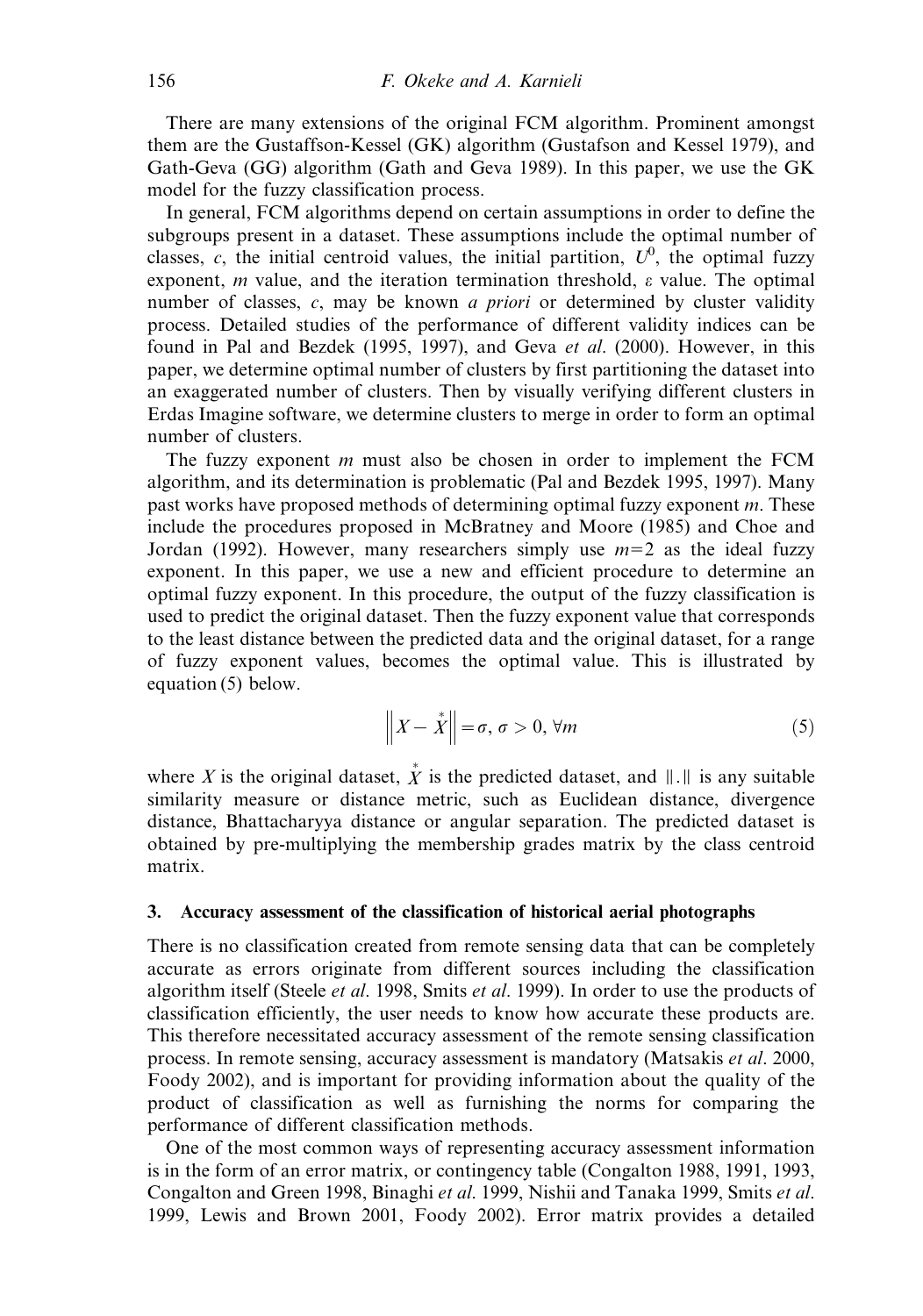assessment of the agreement between the sample reference data and classification data at specific locations, together with a complete description of the misclassifications registered for each category. In addition to the valuable role of the error matrix, a number of descriptive and analytical statistical techniques, based on the error matrix, have been proposed. These are used for summarizing information and for obtaining accuracy measures that can meet specific objectives. The most commonly used are the overall accuracy, user's and producer's accuracy, and various forms of kappa coefficients of agreement. Using an error matrix to represent accuracy has been recommended by many researchers and is central to accuracy assessment in remote sensing (Binaghi et al. 1999, Nishii and Tanaka 1999, Smits et al. 1999, Lewis and Brown 2001, Foody 2002).

However, the error matrix and the derived accuracy measures are appropriate only for hard classification with the assumption that each element of sample data is associated with only one class in the classification and only one class in the reference data (Gopal and Woodcock 1994, Foody 1995, Foody and Trodd 1996, Binaghi et al. 1999, Matsakis et al. 2000, Woodcock and Gopal 2000). For evaluation of soft classification, various investigations have been made and many suggestions put forward, some of which are presented in Gopal and Woodcock (1994), Foody (1995), Foody and Trodd (1996), Binaghi et al. (1999), Ahlqvist et al. (2000), Jaeger and Benz (2000), Woodcock and Gopal (2000). The procedures of 'fuzzy error matrix' of Binaghi *et al.* (1999), 'fuzzy similarity' of Jaeger and Benz (2000), and the method of Ahlqvist et al. (2000) are based on fuzzy logic and also retain the attractive features and popularity of the confusion matrix. Again, these measures can be applied when either classification or ground data is crisp, and if both are crisp, they often reduce to standard measures already in use. In this paper, we apply the method of 'fuzzy error matrix' of Binaghi et al. (1999) for the accuracy assessment of classification of aerial photographs.

#### 3.1 Building fuzzy error matrix in the absence of ground data

The fuzzy error matrix of Binaghi et al. (1999) is constructed as follows: Let  $\widetilde{R}_n$  be the set of fuzzy reference data assigned to class n, and  $\tilde{C}_n$  be a set of fuzzy classification data assigned to class m, with  $1 \le n \le Q$ ,  $1 \le m \le Q$ , and Q as the number of classes. The fuzzy partitions  $\widetilde{R}_n$  and  $\widetilde{C}_m$  are partitions of the dataset X, and their membership functions are

$$
u_{\mathcal{R}_n:X\to[0,\,1],}\tag{6}
$$

$$
u_{\widetilde{C}_m:X\to[0,\,1],} \tag{7}
$$

where  $[0,1]$  denotes the interval of real numbers from 0 to 1 inclusive. The fuzzy error matrix is then given as

$$
\widetilde{M}(m,n) = |\widetilde{C}_n \cap \widetilde{R}_n| = \sum_{x \in X} u_{\widetilde{C}_m \cap \widetilde{R}_n}(x).
$$
\n(8)

Where the 'min' operator is introduced for the intersection operation as  $u_{\tilde{C}_m \cap \tilde{R}_n}(x) = \min\left(u_{\tilde{C}_m}(x), u_{\tilde{R}_m}(x)\right)$ . As in the conventional error matrix, the fuzzy error matrix can be used to compute descriptive statistics such as the overall accuracy, producer's accuracy, user's accuracy, and kappa coefficient.

The construction of the error matrix requires a reference data or ground truth. In most of the literature, it is assumed that the ground or reference data used in the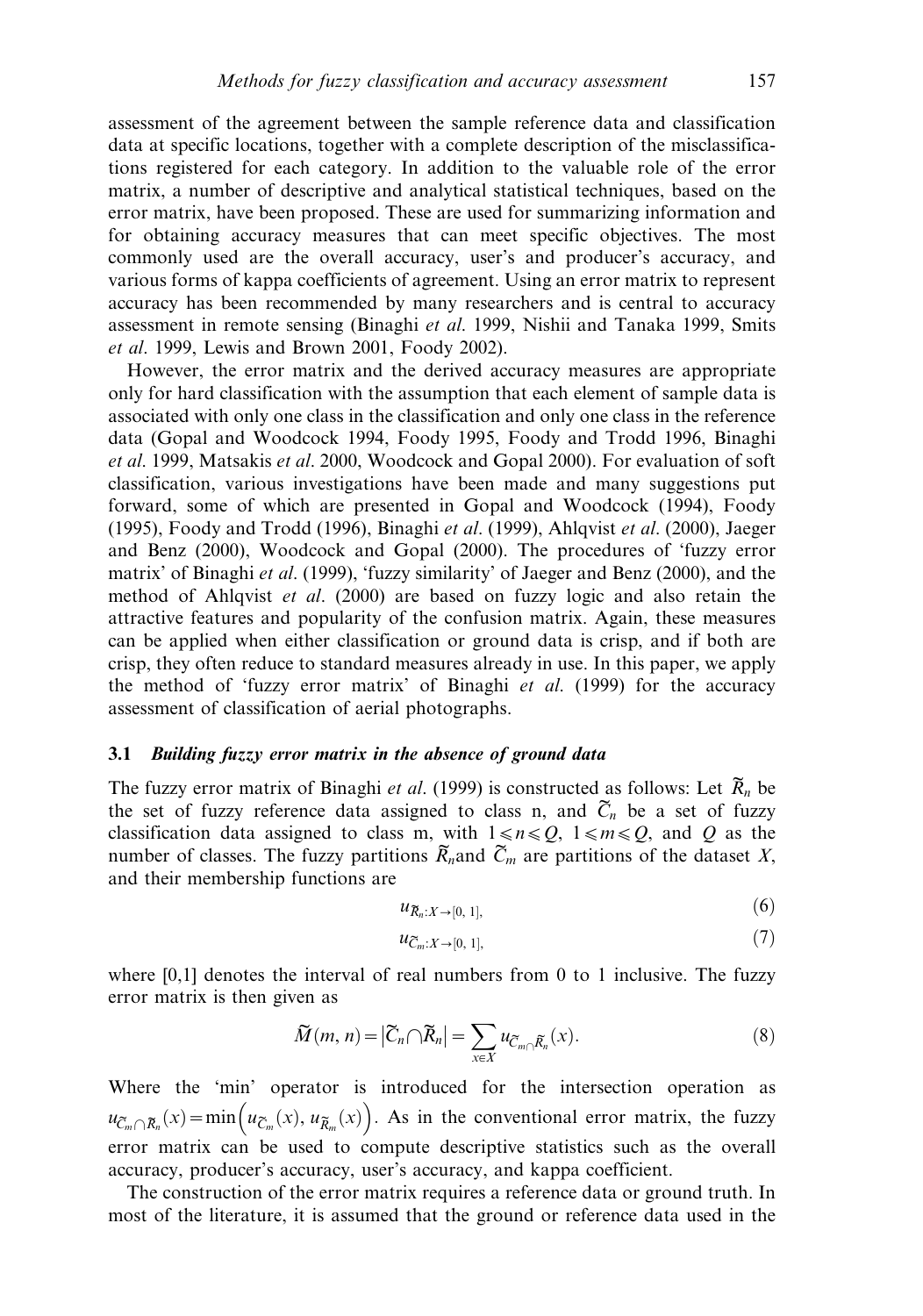assessment of classification accuracy are themselves accurate representations of reality (Foody 2002). Actually, the ground data are just another classification which may contain error (Congalton and Green 1998, Zhou et al. 1998, Lunetta et al. 2001, Foody 2002). Again the certainty with which a label can be attached to a class is often based on highly subjective interpretations (Thierry and Lowell 2001, Foody 2002). Therefore, it may be inappropriate to use the term 'truth' when describing ground data (Bird et al. 2000, Foody 2002). Thus, the accuracy assessment referred to in the foregoing may best be described as measuring the degree of agreement or correspondence to the ground data and are not necessarily a true reflection of the closeness to reality (Foody 2002).

Reference data are usually collected from data sources that are assumed to be more accurate and precise than the data to be classified. Aerial photography is often used as reference source data for accuracy assessment of classification of satellite imagery (Congalton and Green 1998). For the classification of aerial photographs themselves, a ground survey may be the only reliable method of reference data collection. Unfortunately, in some practical cases, the ground survey cannot be undertaken since the aerial photographs were collected many years before the study. Example of such cases are studies where historical aerial photographs, dating back to many decades, are used for vegetation change analysis and/or studies of certain temporal ecological processes, and where classification algorithms are used for labelling different classes of the domain of interest. A ground survey for such cases cannot be carried out as a long time has elapsed since the data was collected. In cases where it is not possible to provide ground data, such as in the classification of historical aerial photographs, researchers often resort to different ad hoc approaches, which place heavy reliance on the capability of the analyst to interpret and identify classes of the domain. For instance, in Carmel and Kadmon (1998), training data for a photograph, where ground data was not available, was generated by measuring the height of individual shrubs and trees, based on a stereo image of the photograph.

For cases where crisp outputs are required, fuzzy classification partitions can be used to solve this problem by providing a means to assess the accuracy of the crisp products. This idea was first illustrated in Wang (1990a, b). The idea of using fuzzy partition to assess the accuracy of crisp classification output is based on the assumption and assertion that membership grade of fuzzy partition is proportional to the percentage to which the pixel contains a given type of land cover (Wang 1990a, b). Thus, the fuzzy partition matrix is regarded as more accurate and precise than its hard counterpart. Other studies have all suggested, with varying degrees of empirical support, that there is a strong relationship between fuzzy memberships and true proportions of ground cover. These include Fisher and Pathirana (1990), Foody (1992a, 1994, 1996), Foody and Cox (1994), Maselli et al.  $(1996)$ , Atkinson et al.  $(1997)$ , Canters  $(1997)$ , Deer  $(1998)$ , and Deer and Eklund (2003). However, Schowengerdt (1996) cautioned against the use of likelihood indicators (fuzzy memberships derived partly using hard statistical pattern classification approaches) as a global measure of class mixing proportions, especially for classes having relatively low separability and considerable distribution overlap. Also Deer and Eklund (2003) pointed out some cases where fuzzy memberships did not equal class proportion. Excluding these special cases, it is generally accepted and assumed that fuzzy partitions have strong correlation with true class mixing proportions. Based on this assumption, we present in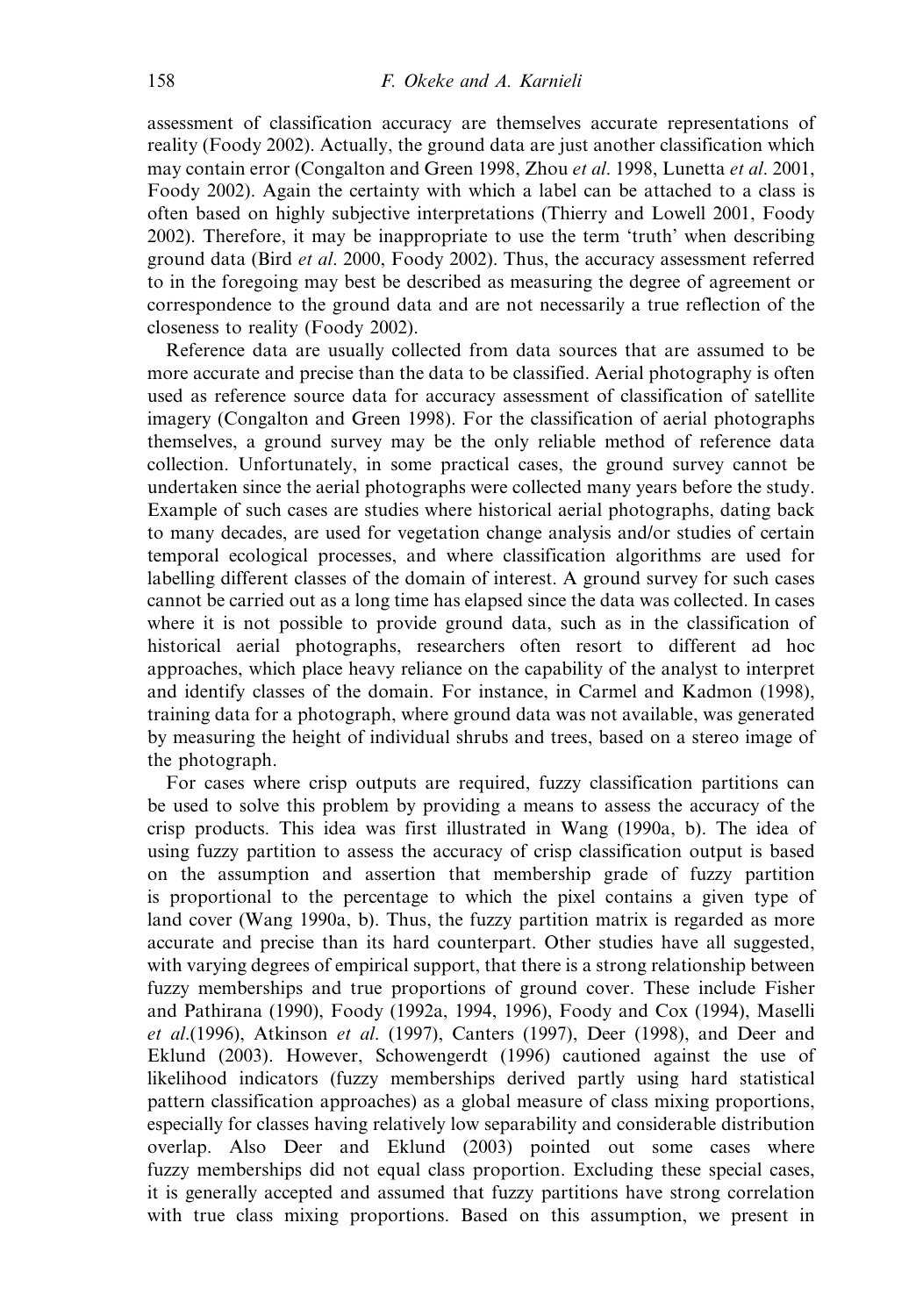this paper a method of constructing the fuzzy error matrix in the absence of ground data.

Let us consider a situation where the crisp product of the classification procedure is desired. After the fuzzy classification of the dataset is performed, the fuzzy partition is transformed to a crisp partition by the process of defuzzification. Generally, in remote sensing, the defuzzification process is performed by assigning the elements of the fuzzy partition to the class to which they have the highest probability or the highest possibility of belonging (Matsakis *et al.* 2000). Let  $\tilde{U} = (\tilde{u}_i)$ ,  $i \in 1 ... c$  be a fuzzy partition of dataset X, then the crisp partition  $\widetilde{V} = (\widetilde{v}_i)$ ,  $i \in 1...$  c of the dataset X is the result of defuzzification of  $\tilde{U}$  such that:

$$
\widetilde{\nu}_{jk} = \begin{cases}\n1 \Rightarrow \widetilde{u}_{jk} = \max\{\widetilde{u}_{ji} | 1 \leq i \leq c\}, \\
0 \Rightarrow \widetilde{u}_{jk} \neq \max\{\widetilde{u}_{ji} | 1 \leq i \leq c\}.\n\end{cases} \tag{9}
$$

Using equation (8) the fuzzy error matrix is constructed by taking the crisp partition  $\tilde{V}$ as the classification partition and the fuzzy partition  $\tilde{U}$  as the reference partition.

$$
\widetilde{M} = |\widetilde{V} \cap \widetilde{U}| = \sum_{x \in X} u_{\widetilde{V} \cap \widetilde{U}}(x). \tag{10}
$$

Once the fuzzy error matrix is constructed, other descriptive and analytical statistics are computed as in the case of the traditional error matrix.

# 3.2 Estimates of variances and confidence intervals for measures of classification accuracy

Table 1 is an example of an error matrix that effectively summarizes the key information obtained from comparing the classification and reference data. The error matrix represents a table in which the diagonal entries represent correct classifications, or agreement between the classification and reference data, and the off-diagonal entries represent misclassifications, or lack of agreement between the classification and reference data. In remote sensing, a variety of measures have been suggested for describing the accuracy of classification from the error matrix (Congalton 1991, Stehman 1997a, b, Congalton and Green 1998, Stehman and Czaplewski 1998). These include the overall proportion of area, pixel or polygon classified correctly for the entire area, various forms of kappa  $(k)$  coefficient of agreement, conditional kappa, user's and producer's accuracy. In table 1,  $p_{ij}$  is the proportion of area in classified land-cover class *i* and reference land-cover class *j*,  $p_{ij} = \sum p_{ij}$  is the proportion of area classified into land cover class *i*, and  $p_{+j} = \sum_{i=1}^{c} p_{ij}$  is the reference proportion of area in land cover class j.

| Reference           |                                                                                                                                                        |                                  |  |
|---------------------|--------------------------------------------------------------------------------------------------------------------------------------------------------|----------------------------------|--|
| Classification<br>C | $1\ 2\  \ c$<br>$p_{11} p_{12} \dots p_{1c}$<br>$p_{21} p_{22} \ldots p_{2c}$<br>主要主要<br>$p_{c1} p_{c2} \ldots p_{cc}$<br>$p_{+1} p_{+2} \dots p_{+c}$ | $p_{1+}$<br>$p_{2+}$<br>$p_{c+}$ |  |

Table 1. Example of error matrix for a land cover scheme of  $c$  classes.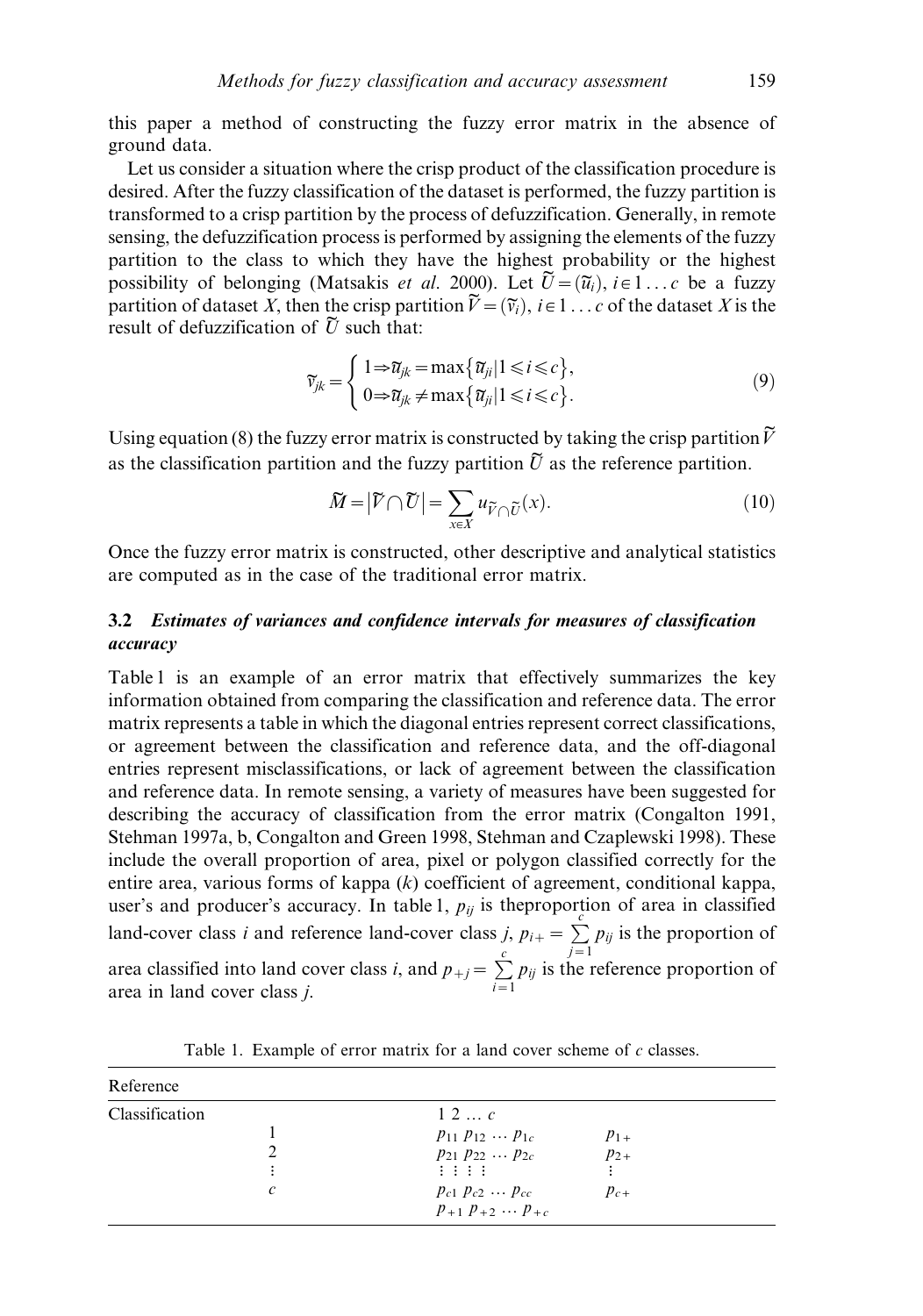Definitions of some of these accuracy measures based on the developments in Congalton (1991, 1993), Stehman (1997a, b), Congalton and Green (1998), Stehman and Czaplewski (1998) follow.

1. Overall proportion of area correctly classified,

$$
P_o = \sum_{k=1}^{c} P_{kk}.\tag{11}
$$

2. Kappa,

$$
k = \frac{P_o - \sum_{k=1}^{c} P_{k+} P_{+k}}{1 - \sum_{k=1}^{c} P_{k+} P_{+k}}.
$$
\n(12)

3. Kappa with random chance agreement,

$$
k_e = \frac{P_o - \frac{1}{c}}{1 - \frac{1}{c}}.
$$
\n(13)

4. User's accuracy for class i,

$$
P_{Ui} = \frac{P_{ii}}{P_{i+}}.\tag{14}
$$

5. Producer's accuracy for cover type j,

$$
P_{Aj} = \frac{P_{jj}}{P_{+j}}.\tag{15}
$$

6. The conditional Kappa for the map classification category (row) i,

$$
k_i = \frac{P_{ii} - P_{i+}P_{+i}}{P_{i+} - P_{i+}P_{+i}} = \frac{P_{Ui} - P_{+i}}{1 - P_{+i}}.
$$
\n(16)

7. Conditional Kappa for the reference classification in category (column) j,

$$
k_j = \frac{P_{Aj} - P_{j+}}{1 - P_{j+}}.\tag{17}
$$

Though no consensus has been reached on which measures are appropriate for a given objective of accuracy assessment, the kappa statistic is most often applied in remote sensing (Stehman 1997b, Congalton and Green 1998, Foody 2002). Stehman (1997b) showed in detail that no one accuracy measure is universally best for all accuracy assessment objectives, and proposes criteria for selecting appropriate accuracy measures for specific study. Congalton and Green (1998) recommended computation of several accuracy measures since each accuracy measure reflects different information contained within the error matrix. Also, since total enumeration of the classified area for verification is at most times impossible, accuracy assessment of classification of remote sensing data usually requires sampling of reference data and estimation of parameters describing classification accuracy. As these accuracy estimates are based on samples, point estimates of these accuracy parameters clearly require associated standard errors, confidence intervals, and significant tests in order to be useful for statistical analysis. There are certain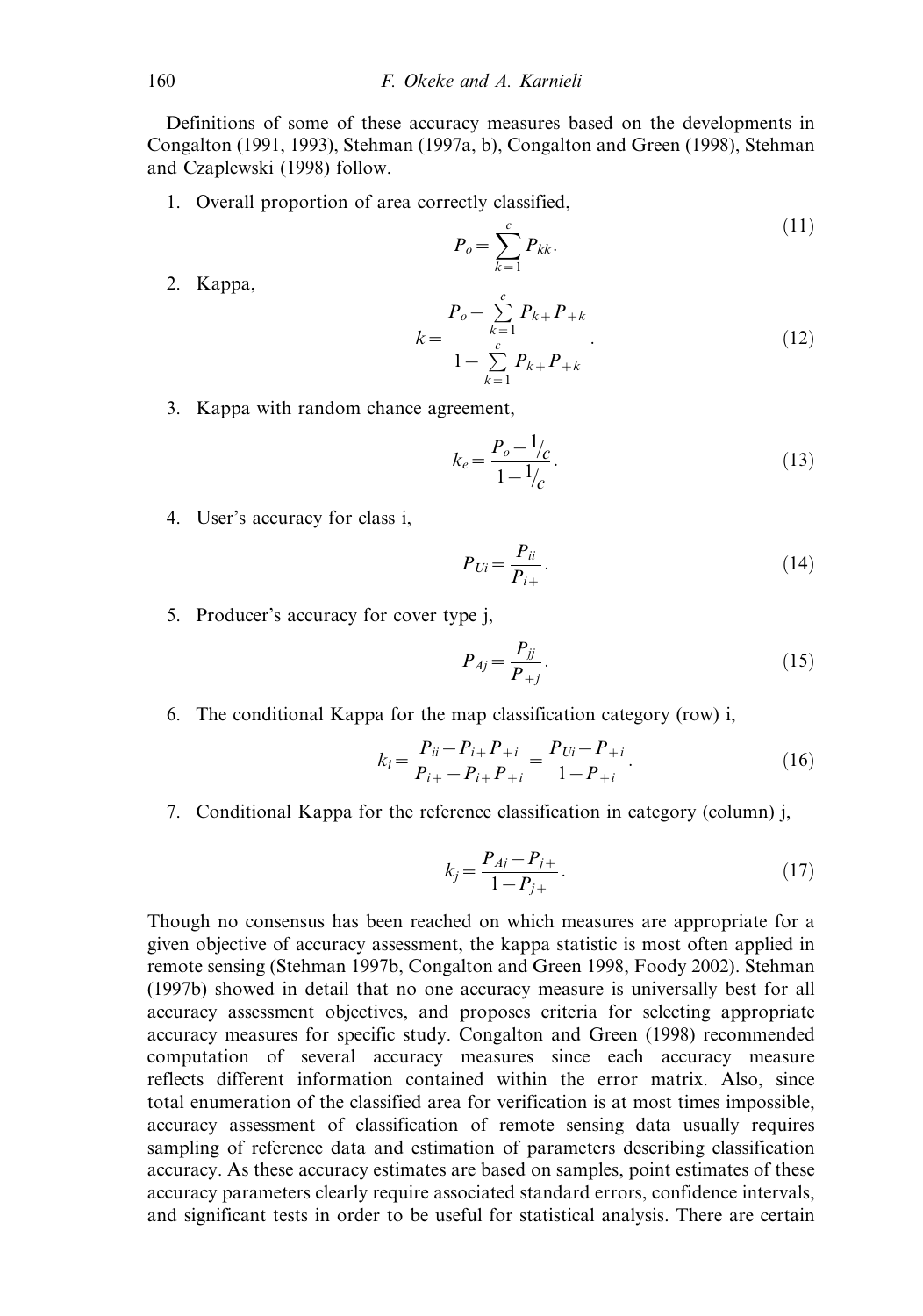techniques for estimating standard errors and constructing confidence intervals for measures of classification accuracy derived from the error matrix. One method is to derive formulas for standard errors of these accuracy measures, based for example, on large sample methods or a finite population sampling technique, and using the standard errors estimated to construct confidence intervals based on a normal distribution assumption (Czaplewski 1994, Stehman 1997a, b, Stehman and Czaplewski 1998, Blackman and Koval 2000).

The use of derived formulas for standard errors of the accuracy measures, however, has certain disadvantages. For instance, the formulas derived from the large sample method can become unreliable as sample size decreases or as kappa approaches unity (Vierkant 1997). Again the formulas are design-specific and sometimes may be too complex and difficult to implement. An alternative method of estimating standard errors of accuracy measures derived from the error matrix is the application of resampling techniques such as the bootstrap method of Efron and Tibshirani (1993). This method provides an alternative to large sample techniques when asymptotic properties are not met or when the standard error of the estimate has complicated mathematical characteristics (Vierkant 1997). The bootstrap estimate of standard error requires no theoretical calculations, and is available no matter how mathematically complicated the estimator may be (Efron and Tibshirani 1993). The bootstrap method has been proposed as a suitable alternative for constructing confidence intervals about a kappa coefficient in Kalkhan *et al.* (1997) and Vierkant (1997).

In this paper, we apply the bootstrap resampling method for the estimation of standard errors of classification accuracy measures, and the algorithm we use is described below.

# 3.2.1 Algorithm for bootstrap estimation of standard errors for classification accuracy parameters

- 1. Given a dataset,  $X=(X1, ..., X_n)$ , perform classification, generate reference data and classified data (original reference data and original classified data), construct error matrix, and compute parameters of interest, . Where  $p$  is the number of parameters of interest.
- 2. 2 Sample with replacement from the reference data and its corresponding classified data. The number of sample reference data and sample classified data must be the same as the number of original reference data and original classified data.
- 3. Calculate the same parameters of interest using the sample in step 2 to get the bootstrap replicates,  $\hat{\theta}_i^{*b}$ ,  $i = 1, \dots, p$ .
- 4. Repeat steps 2 through 3, B times. Efron and Tibshirani (1993) recommended a B value of 25 to 200.
- 5. Estimate the standard error of  $\hat{\theta}_i$  for each parameter as follows.

$$
\widehat{SE}_B\left(\hat{\theta}_i\right) = \left\{\frac{1}{B-1} \sum_{b=1}^{B} \left(\hat{\theta}_i^{*b} - \overline{\hat{\theta}_i^{*b}}\right)^2\right\}^{\frac{1}{2}},\tag{18}
$$

where

$$
\overline{\theta_i^{*b}} = \frac{1}{B} \sum_{b=1}^{B} \hat{\theta}_i^{*b}, \forall i.
$$
 (19)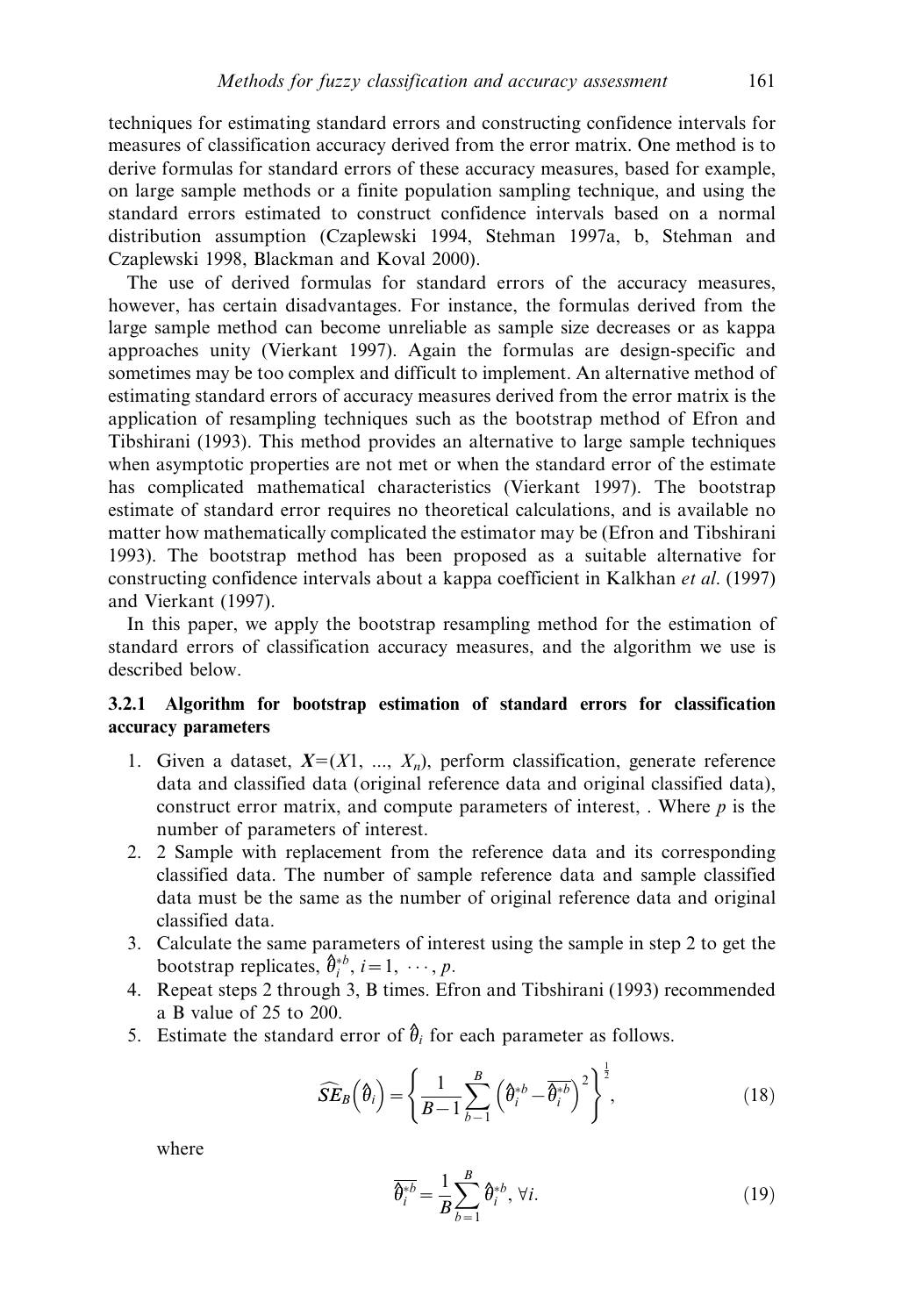After the bootstrap standard errors of the parameters of interest have been computed, confidence intervals can then be constructed based on normal distribution assumptions (Martinez and Martinez 2002). Confidence intervals are, however, not constructed in this paper since we used the whole population as the sample size.

For change detection studies, the computed standard errors of the kappa coefficients can be used to construct a hypothesis to test for significant differences between error matrices.

Banko (1998) and Skidmore (1999) describe the test of significance between two independent kappa's by the equation

$$
Z = \frac{\hat{k}_1 + \hat{k}_2}{\sqrt{\hat{\sigma}(\hat{k}_1) + \hat{\sigma}(\hat{k}_2)}},
$$
\n(20)

where  $\hat{k}_1$  and  $\hat{k}_2$  are kappa coefficients for error matrices 1 and 2 respectively, where  $\kappa_1$  and  $\kappa_2$  are kappa coefficients for error matrices 1 and 2 respectively.<br> $\partial (\hat{k}_1), \partial (\hat{k}_2)$  are standard errors of error matrices 1 and 2 respectively. A null hypothesis can be set up to test whether the kappa values for the two error matrices differ significantly.

$$
H_0: k_1 = k_2 \quad \text{versus} \quad H_0: k_1 \neq k_2.
$$

The test for the null hypothesis is performed using the normal curve deviate statistic (z) and appropriate significance level. This procedure can be applied to paired combination of error matrices, to determine whether the error matrices differ significantly (Skidmore 1999).

### 4. Datasets and methods

#### 4.1 Datasets

Datasets used in testing our proposed methods comprise seven sets of panchromatic aerial photographs of a section of Adulam Nature Reserve, Israel. The datasets spanned a period of 51 years, from 1945 to 1996. The aim is to determine quantitative changes in trees and other vegetation types from 1945 to 1996. There are no ground data available for these photographs. The photographs are for the years 1945, 1956, 1967, 1980, 1984 and 1996. All the photographs were scanned with an A3 UMAX Mirage IIse flatbed scanner at a resolution of 400dpi, into uncompressed, grey scale tiff format images. For georectification, the digital image of 1984 was orthorectified using Erdas Imagine software, orthobase module to the New Israel Grid. Ground control points were provided by a GPS measurement of selected targets on the image. Using the orthorectified image of 1984 as a reference image, the remaining set of 1945, 1956, 1965, 1967, 1980, and 1996 were coregistered to the 1984 orthorectified image. A common subset of area of interest was extracted for each of the georeferenced data. Since the datasets have different scales and image sizes, the whole set was further reshaped and resized to a 1 metre resolution and common image size using programs scripted in Matlab version 6.5. All the other images were radiometrically normalized to the image of 1945 using the histogram-matching procedure of Erdas Imagine software. This is aimed at providing consistent digital number (DN) values for all the dataset.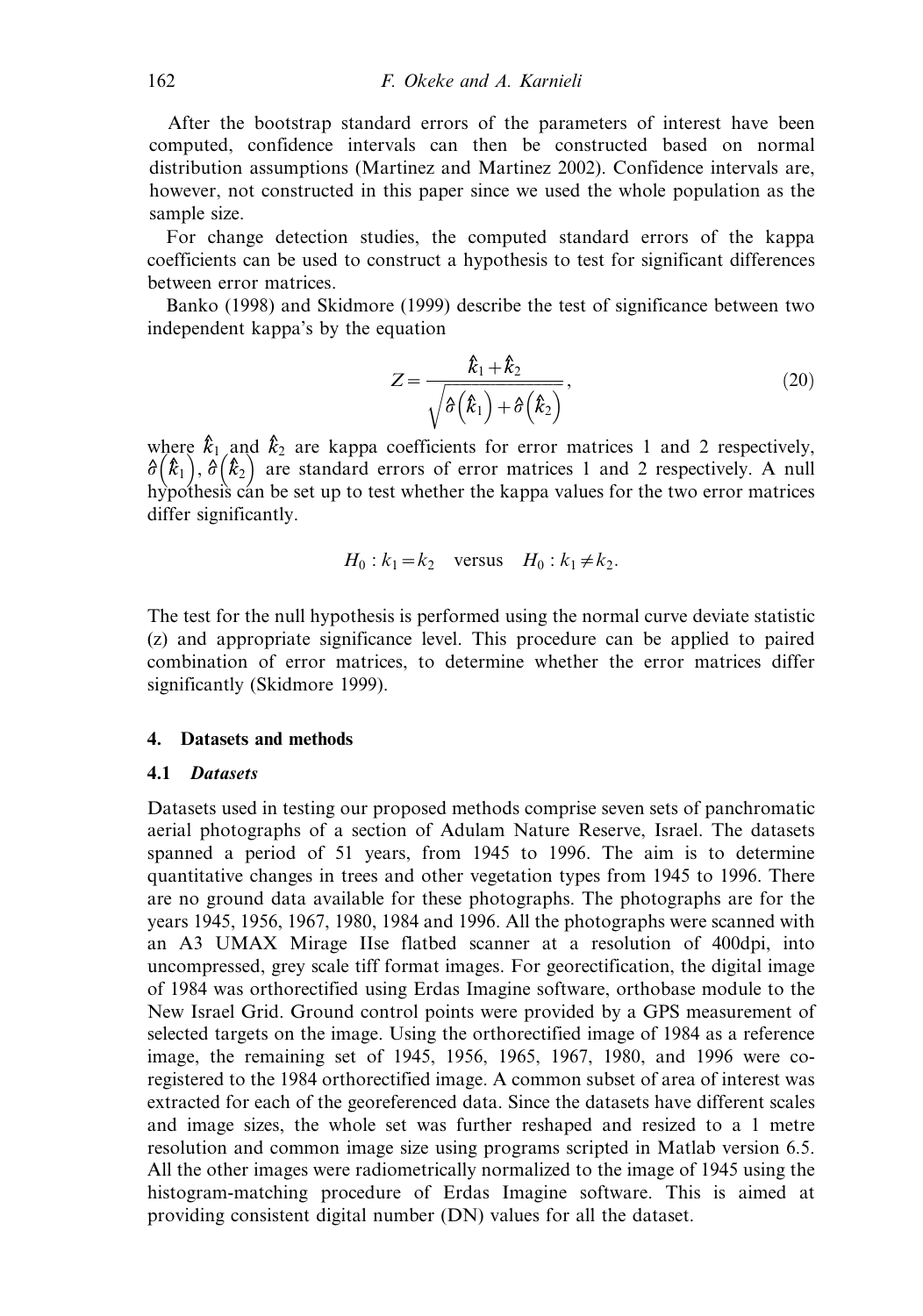# 4.2 Methods

Photo interpretation of the seven datasets revealed three distinct classes that can easily be identified. These are classes of tress, shrubs and herbaceous plants, and bare soil. The three classes intermix so much that it was not possible to further distinguish different classes of trees or shrubs. Fuzzy classification and accuracy assessment of the seven datasets, in the absence of ground data, are performed by applying the following steps:

- 1. The base dataset (1945 dataset) was classified into 10 classes using the fuzzy algorithm to yield 10 class centroids and a partition matrix. A defuzzification process is performed to identify pixels that show the highest degree of belonging to each of the 10 classes. This is equivalent to the traditional hard classification of the dataset into 10 classes.
- 2. The hard product is used in Erdas Imagine software environment to visually identify the classes that most likely belong to the class of trees, shrubs and herbaceous plants, and bare soil.
- 3. Using the result of step 2, appropriate classes of the 10 classes are then merged to form the three major classes of trees, shrubs and herbaceous plants, and bare soil. The merging procedure was performed by merging class centroids of appropriate classes and then re-computing the membership grades in a single pass of the fuzzy algorithm.
- 4. Using the membership grades obtained in step 3, defuzzification is again performed to obtain pixels most likely to belong to the three classes of trees, shrubs and herbaceous plants, and bare soil. Thus we now have a hard product as well as a fuzzy product of the three classes.
- 5. Following the procedure described in §3, we take the hard product as the classification data, and the fuzzy membership grades as the reference data, and then compute the fuzzy error matrix using equation (10). Using the computed fuzzy error matrix, accuracy assessment parameters of equation  $(11)$  to equation  $(17)$  are computed. Subsequently, the bootstrap resampling algorithm described in §3 is used to estimate standard errors of the accuracy assessment parameters, and subsequently other statistical analysis are performed.
- 6. The class centroids of the classification of 1945 dataset, obtained in step 3, are used in a supervised fuzzy classification mode to compute fuzzy membership grades for each of the rest of the datasets (1956, 1965, 1967, 1980, 1984, and 1996).
- 7. Steps 4 through 5 are followed for the accuracy assessment of each of the rest of the datasets.

## 5. Results

Figure 1 shows hard products of fuzzy classification of the seven datasets. The figure shows visually, the distribution of trees, shrubs and herbaceous plants, and bare soil within the area of interest.

Figure 2 shows the percentage coverage of trees, shrubs and herbaceous plants, and bare soil, for the seven datasets. The figure shows a gradual increase in the percentage coverage of trees from 1945 till 1996, with a peak period in 1980. The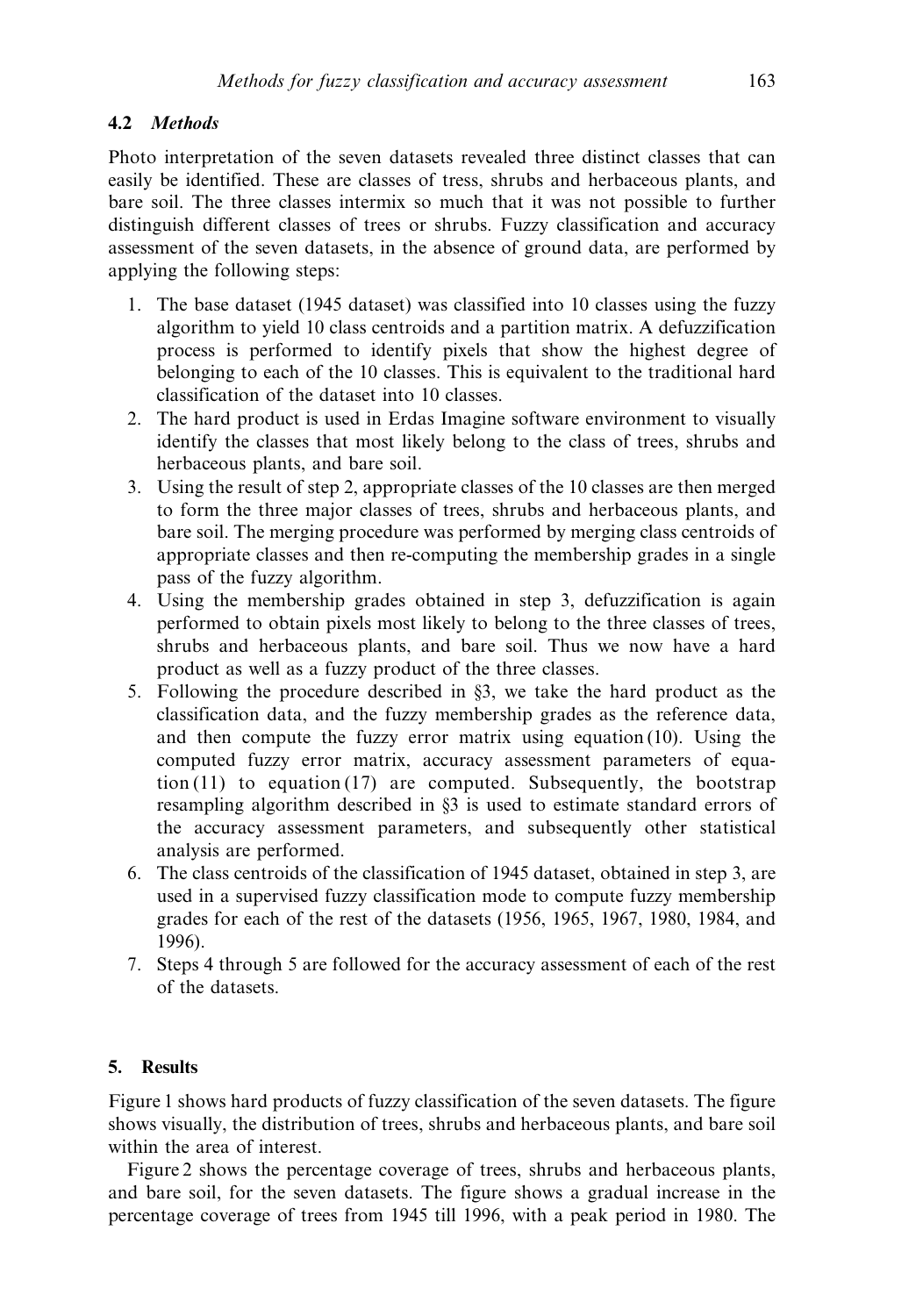

Figure 1. Hard products of the fuzzy classification of the seven datasets.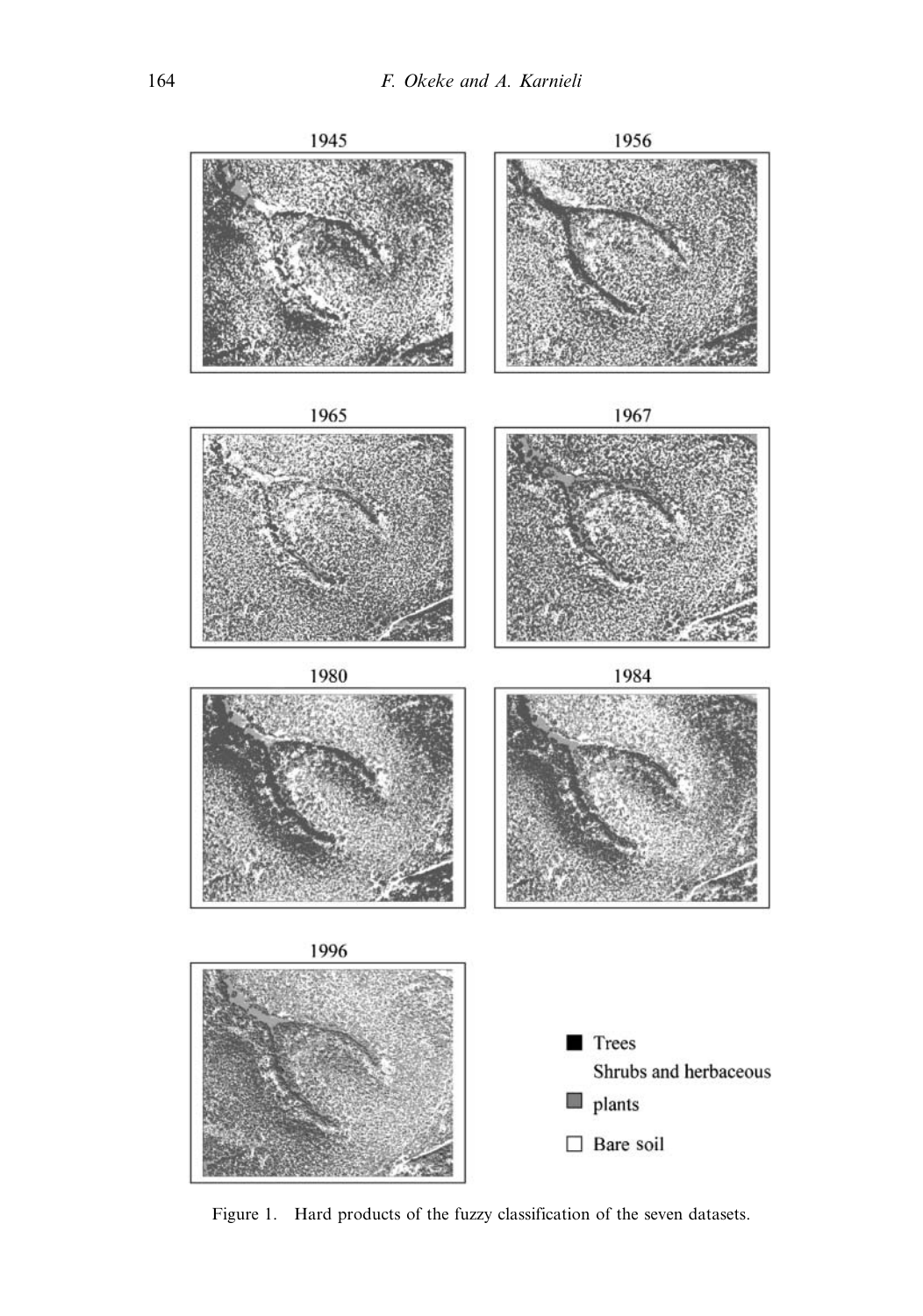

Figure 2. Percentage coverage of the three classes for the seven datasets.

percentage coverage of shrubs and herbaceous plants remained fairly constant between the period 1956 to 1996. A decrease in the percentage coverage of shrubs and herbaceous plants was observed between 1945 and 1956. Also, the percentage coverage of bare soil remained constant from 1956 to 1996 with a slight decrease between 1945 and 1956.

Results of accuracy assessment of the fuzzy classification of the whole datasets are illustrated in tables 2 to 9 and figures 3 to 12. Tables 2 to 8 show the fuzzy error matrix for the datasets 1945, 1956, 1965, 1967, 1080, 1984, and 1996 respectively. Close observation of the computed error matrices show considerable off-diagonal elements between trees and shrubs on one hand, and shrubs and bare soil on the other hand, for all the datasets. These represent a considerable degree of misclassification if hard products are taken as the final classification output.

Figure 3 shows the overall accuracy, kappa coefficient (K), and modified kappa coefficient  $(K_e)$  for the whole dataset. All the datasets have higher overall accuracy values than kappa coefficient values. Overall accuracies for all datasets exceeded

|                       |                                           | Reference         |                   |                  |                    |
|-----------------------|-------------------------------------------|-------------------|-------------------|------------------|--------------------|
|                       |                                           | Tree              | Shrubs and herbs  | <b>Bare soil</b> | Row total          |
| <b>Classification</b> | <b>Tree</b><br>Shrubs and<br><b>Herbs</b> | 44419.0<br>2958.6 | 3831.5<br>38457.0 | 224.5<br>1771.7  | 48475.0<br>43187.0 |
|                       | <b>Bare soil</b>                          | 121.3             | 1897.0            | 22880.0          | 24898.0            |
|                       | Column total                              | 47499.0           | 44185.0           | 24876.0          |                    |

Table 2. Fuzzy error matrix for 1945 dataset.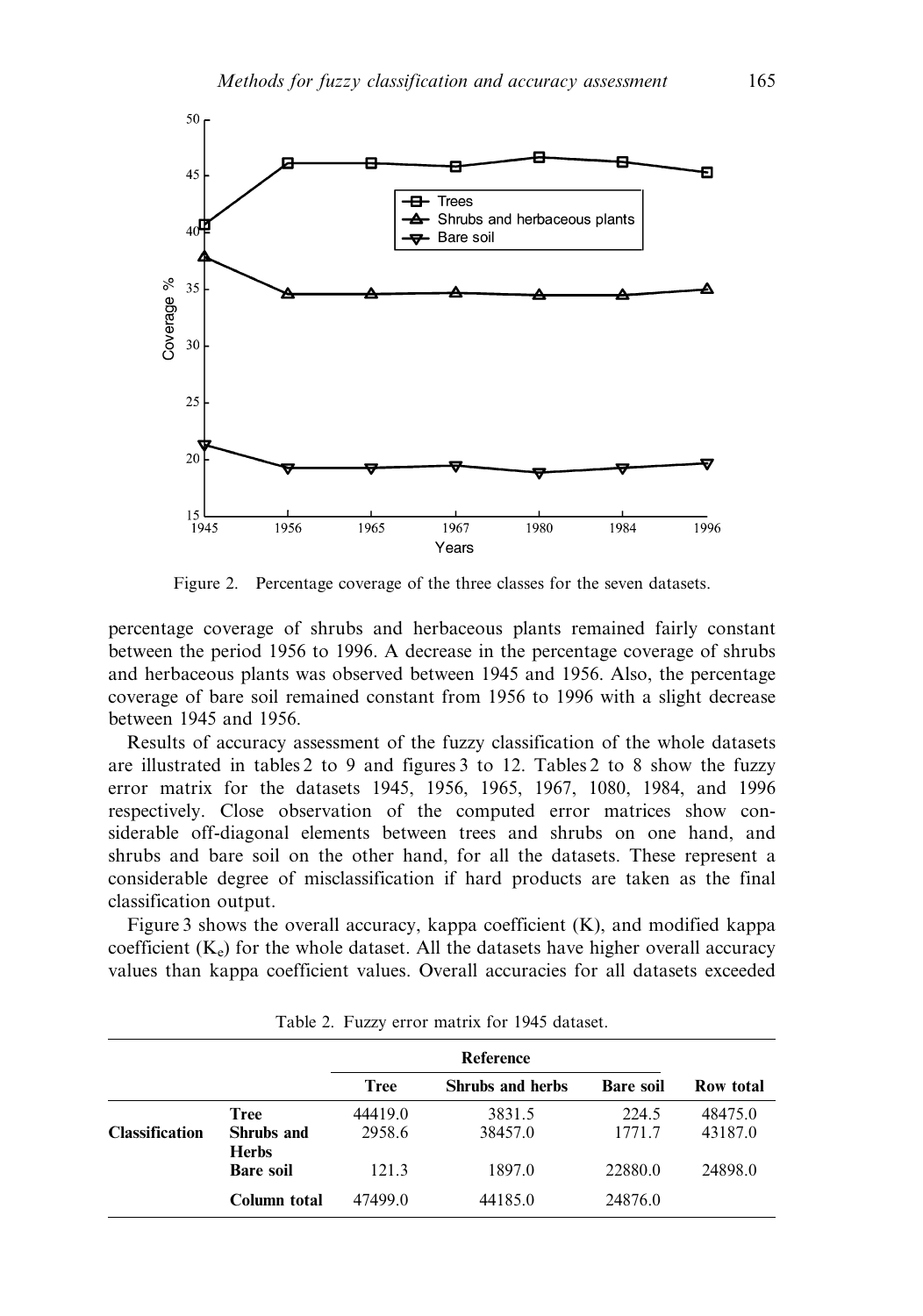|                       |                     | Reference |                  |           |           |
|-----------------------|---------------------|-----------|------------------|-----------|-----------|
|                       |                     | Tree      | Shrubs and herbs | Bare soil | Row total |
|                       | Tree                | 49699.0   | 3605.3           | 369.8     | 53674.0   |
| <b>Classification</b> | Shrubs and<br>herbs | 3953.3    | 35323.0          | 2561.6    | 41838.0   |
|                       | Bare soil           | 135.7     | 1405.6           | 19507.0   | 21048.0   |
|                       | Column total        | 53788.0   | 40334.0          | 22438.0   |           |

Table 3. Fuzzy error matrix for 1956 dataset.

| Table 4. Fuzzy error matrix for 1965 dataset. |                             |                   |                   |                 |                    |
|-----------------------------------------------|-----------------------------|-------------------|-------------------|-----------------|--------------------|
|                                               |                             | Reference         |                   |                 |                    |
|                                               |                             | Tree              | Shrubs and herbs  | Bare soil       | Row total          |
| Classification                                | Tree<br>Shrubs and<br>herbs | 49866.0<br>3782.8 | 3750.5<br>35271.0 | 379.2<br>2671.5 | 53996.0<br>41725.0 |
|                                               | Bare soil                   | 126.8             | 1287.7            | 19424.0         | 20839.0            |
|                                               | Column total                | 53776.0           | 40309.0           | 22475.0         |                    |

Table 5. Fuzzy error matrix for 1967 dataset.

|                     | Reference |                  |           |           |
|---------------------|-----------|------------------|-----------|-----------|
|                     | Tree      | Shrubs and herbs | Bare soil | Row total |
| Tree                | 49891.0   | 3865.8           | 382.8     | 54140.0   |
| Shrubs and<br>herbs | 3371.0    | 34634.0          | 2014.7    | 40020.0   |
| Bare soil           | 175.1     | 1987.6           | 20237.0   | 22400.0   |
| Column total        | 53438.0   | 40488.0          | 22635.0   |           |
|                     |           |                  |           |           |

85%, while kappa coefficients for all datasets exceeded 80%. Figure 4 shows the bootstrap standard deviation of the overall accuracy, kappa coefficient (K), and modified kappa coefficient  $(K_e)$  for the whole dataset. Both kappa coefficients show higher standard deviations than the overall accuracy.

A null hypothesis was constructed to test whether the error matrices differ significantly from one another. The result revealed no significant difference between all paired combinations of the dataset at 0.01, 0.05, and 0.1 significant levels. The

|                       |                           | <b>Reference</b>  |                   |                  |                    |
|-----------------------|---------------------------|-------------------|-------------------|------------------|--------------------|
|                       |                           | <b>Tree</b>       | Shrubs and herbs  | <b>Bare soil</b> | Row total          |
| <b>Classification</b> | <b>Tree</b><br>Shrubs and | 50400.0<br>3875.6 | 3501.6<br>35325.0 | 370.2<br>2485.1  | 54272.0<br>41686.0 |
|                       | herbs<br><b>Bare soil</b> | 129.9             | 1360.1            | 19112.0          | 20602.0            |
|                       | Column total              | 54406.0           | 40187.0           | 21967.0          |                    |

Table 6. Fuzzy error matrix for 1980 dataset.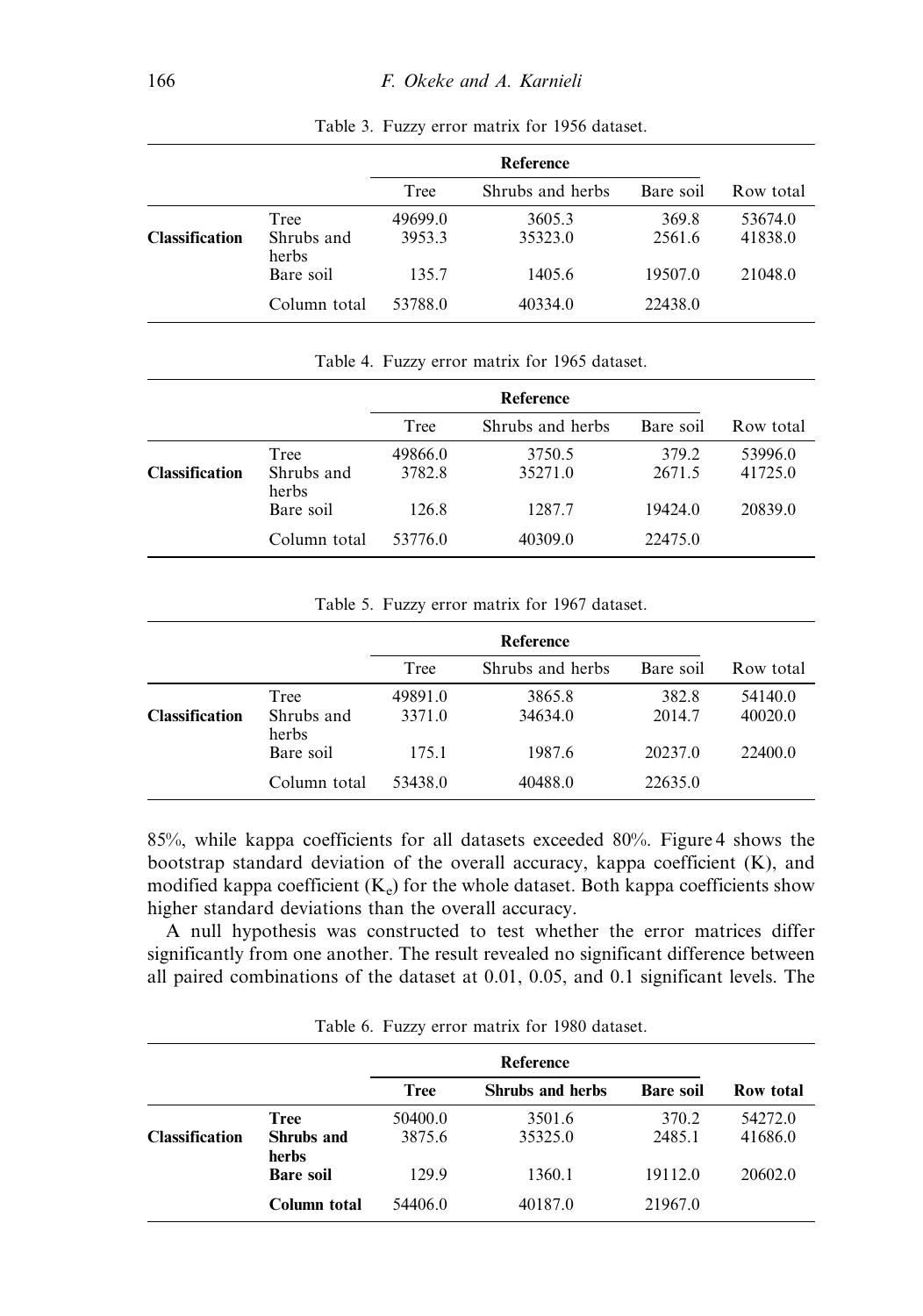|                       |                    | Reference         |                   |                 |                    |
|-----------------------|--------------------|-------------------|-------------------|-----------------|--------------------|
|                       |                    | Tree              | Shrubs and herbs  | Bare soil       | Row total          |
| <b>Classification</b> | Tree<br>Shrubs and | 50257.0<br>3559.5 | 4369.5<br>34616.0 | 419.2<br>2807.4 | 55046.0<br>40983.0 |
|                       | herbs<br>Bare soil | 115.7             | 1166.6            | 19249.0         | 20531.0            |
|                       | Column total       | 53933.0           | 40152.0           | 22475.0         |                    |

Table 7. Fuzzy error matrix for 1984 dataset.

|                      |                             | Tree              | Shrubs and herbs  | Bare soil       | Row total          |
|----------------------|-----------------------------|-------------------|-------------------|-----------------|--------------------|
| <b>lassification</b> | Tree<br>Shrubs and<br>herbs | 50257.0<br>3559.5 | 4369.5<br>34616.0 | 419.2<br>2807.4 | 55046.0<br>40983.0 |
|                      | Bare soil                   | 115.7             | 1166.6            | 19249.0         | 20531.0            |
|                      | Column total                | 53933.0           | 40152.0           | 22475.0         |                    |
|                      |                             |                   |                   |                 |                    |

Table 8. Fuzzy error matrix for 1996 dataset.

|                       |                    | Reference         |                   |                 |                    |
|-----------------------|--------------------|-------------------|-------------------|-----------------|--------------------|
|                       |                    | Tree              | Shrubs and herbs  | Bare soil       | Row total          |
| <b>Classification</b> | Tree<br>Shrubs and | 50111.0<br>2575.2 | 4840.7<br>34666.0 | 439.1<br>2621.7 | 55391.0<br>39863.0 |
|                       | herbs<br>Bare soil | 131.5             | 1307.8            | 19867.0         | 21306.0            |
|                       | Column total       | 52818.0           | 40815.0           | 22928.0         |                    |
|                       |                    |                   |                   |                 |                    |

computed z statistic for testing significant differences between paired combinations of fuzzy error matrices for the whole dataset is listed in table 9.

User's accuracy, producer's accuracy, estimated standard deviations of the user's accuracy and producer's accuracy for the whole datasets are shown in figures 5 to 8 respectively. Also, conditional kappa coefficients and their corresponding standard deviations for the whole datasets are shown in figures 9 to 12. In all, trees and bare soil recorded higher accuracies than shrubs and herbaceous plants. This is attributed



Figure 3. Overall accuracy and kappa coefficients for the seven datasets.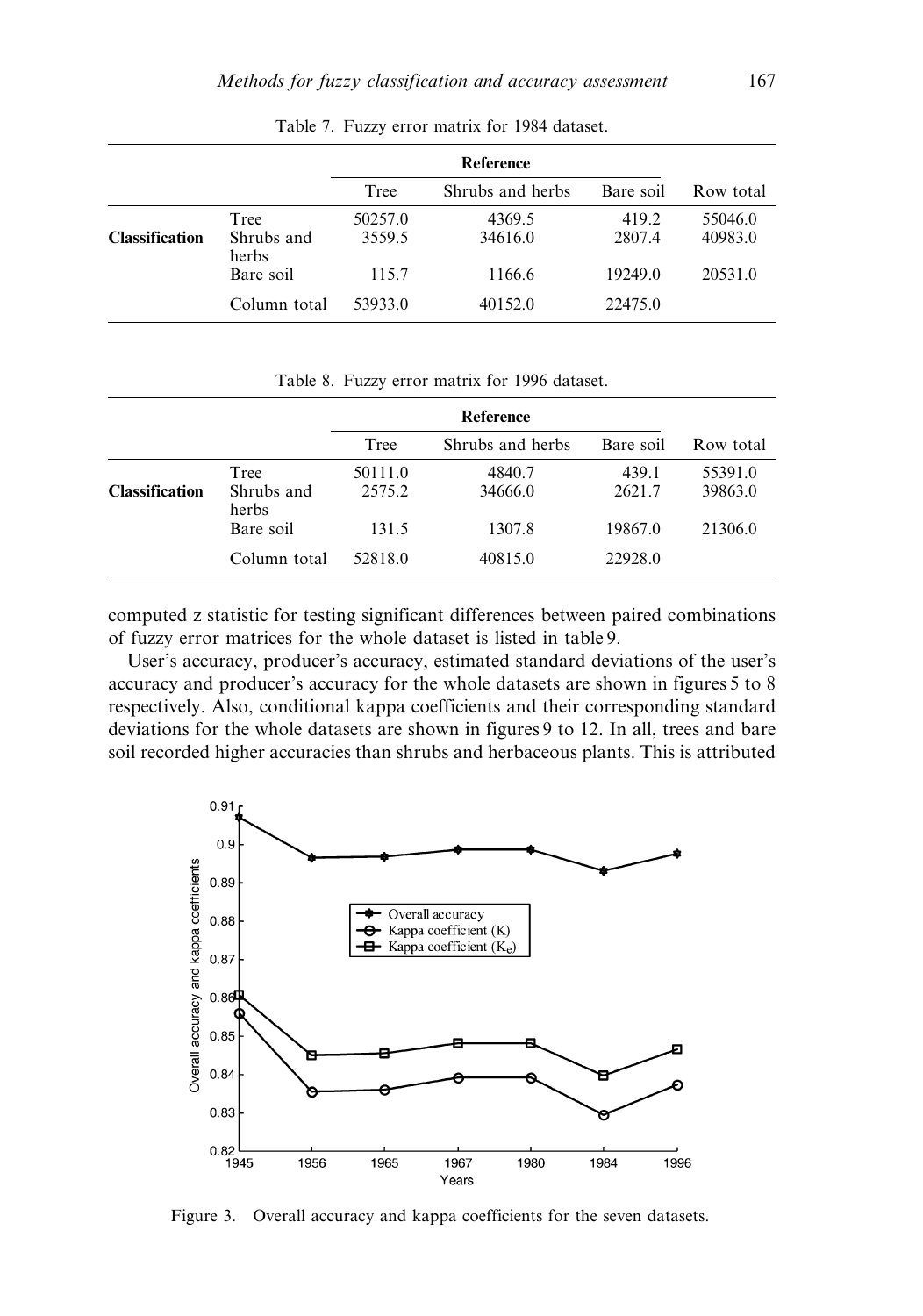

Figure 4. Standard deviations for the overall accuracy and kappa coefficients.

to the fact that the classes of trees and bare soil have less mixture than the class of shrubs and herbaceous plants.

### 6. Discussion

The method described in this paper relies on classification into broad classes using reflectance from individual pixels, and has been tested with a small number of classes. The application of this method for complex land cover categorization has not, however, been tested, but must naturally follow the same procedure as described here. Surely, the fuzzy classification technique has been successfully applied to complex land cover categorization. However, a potential difficulty might arise in very complex land cover cases where the values of class centroids of some classes are very close. In such cases adequate care must be taken in the determination of appropriate class centroids for the different categories by using suitable heuristic techniques in combination with a powerful image display system (i.e. Erdas Imagine software) to achieve very precise labelling of the classes in the complex scenario.

Table 9. Z statistics for testing significant differences between paired combinations of fuzzy error matrices for the whole dataset.

|                                                      | 1945 | 1956  | 1965              | 1967                          | 1980                                   | 1984                                      | 1996                                                     |
|------------------------------------------------------|------|-------|-------------------|-------------------------------|----------------------------------------|-------------------------------------------|----------------------------------------------------------|
| 1945<br>1956<br>1965<br>1967<br>1980<br>1984<br>1996 |      | 0.425 | 0.401<br>$-0.006$ | 0.344<br>$-0.079$<br>$-0.069$ | 0.344<br>$-0.079$<br>$-0.069$<br>0.000 | 0.516<br>0.123<br>0.124<br>0.196<br>0.196 | 0.370<br>$-0.034$<br>0.027<br>0.041<br>0.040<br>$-0.149$ |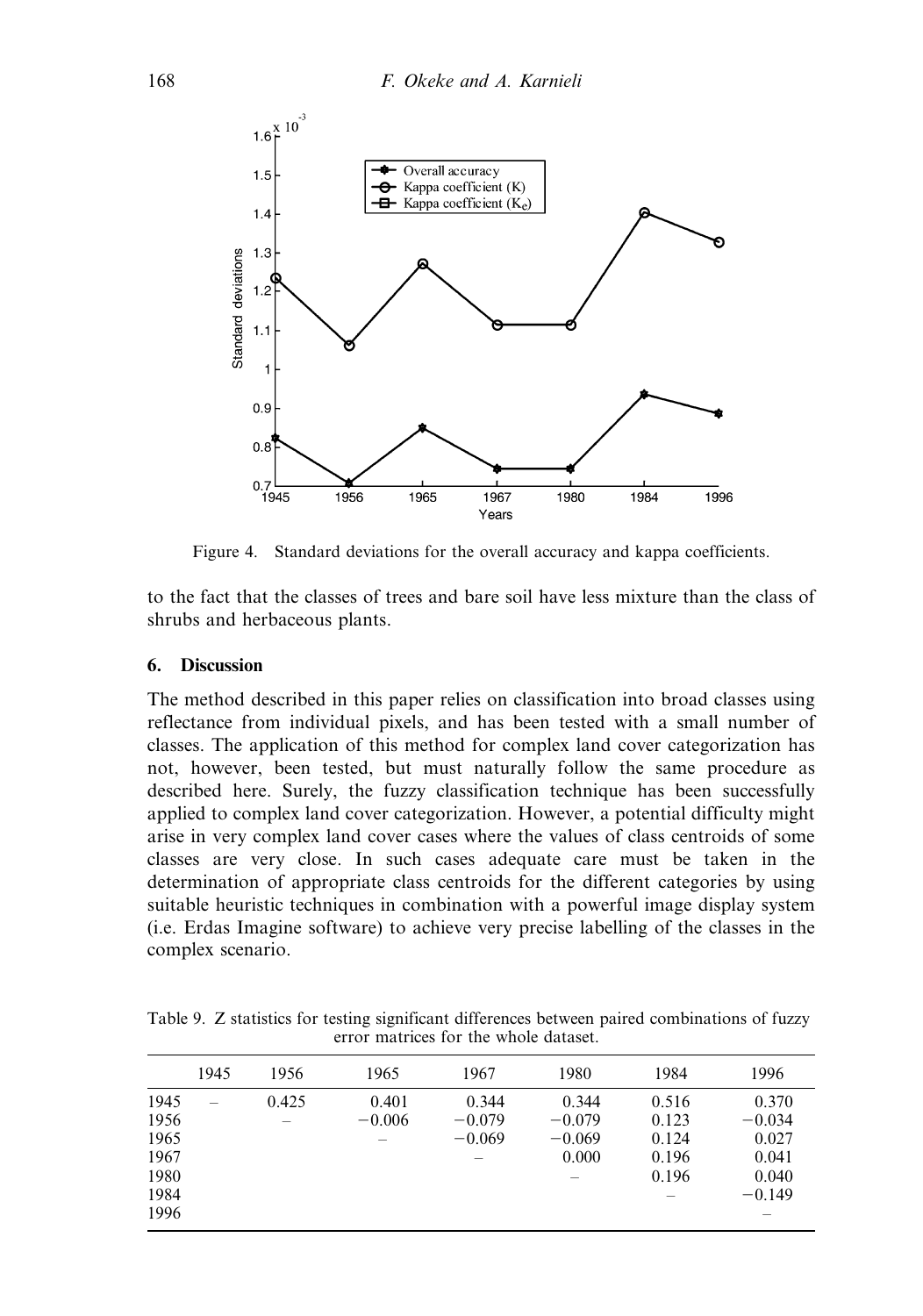

Figure 5. User's accuracy for the seven datasets.

The procedure described in this work is aimed at change detection of scenes captured by image sensors at different times. Therefore the entire procedure (classification and accuracy assessment of classification) should be carried out for each image in order to provide the basis for inter-comparison between one image and another. Different sites located in the same image share the same characteristics and properties of that image.

All algorithms used in this work are polynomially bounded and are well solved. Time complexity of stages described here depends mostly on the size of the image to be processed. Each component of the analysis processed by programs scripted in



Figure 6. Producer's accuracy for the seven datasets.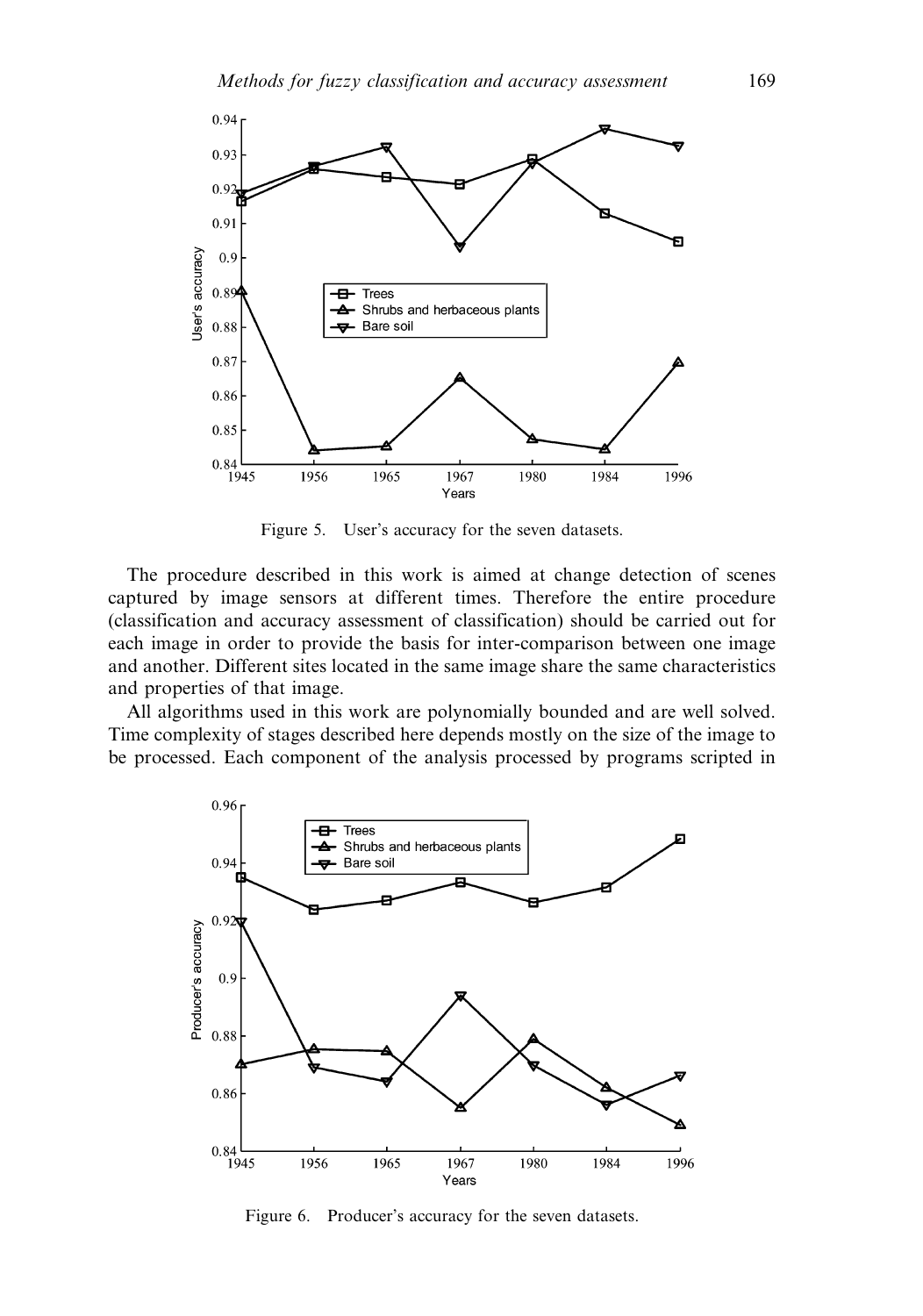

Figure 7. Standard deviation of user's accuracy.

Matlab version 6.5 and running on a PC (Pentium 4 with 1.2 GB RAM) takes an average of 3 seconds for an average image size of 1000 pixels by 1000 pixels.

The outcome of empirical investigation in this paper using real datasets has shown the applicability and simplicity of the proposed procedure of classification and assessing the accuracy of classification in situations where no ground data are available. After classification and accuracy assessment, change analysis and statistical tests could then be applied using the products of classification and



Figure 8. Standard deviations of producer's accuracy.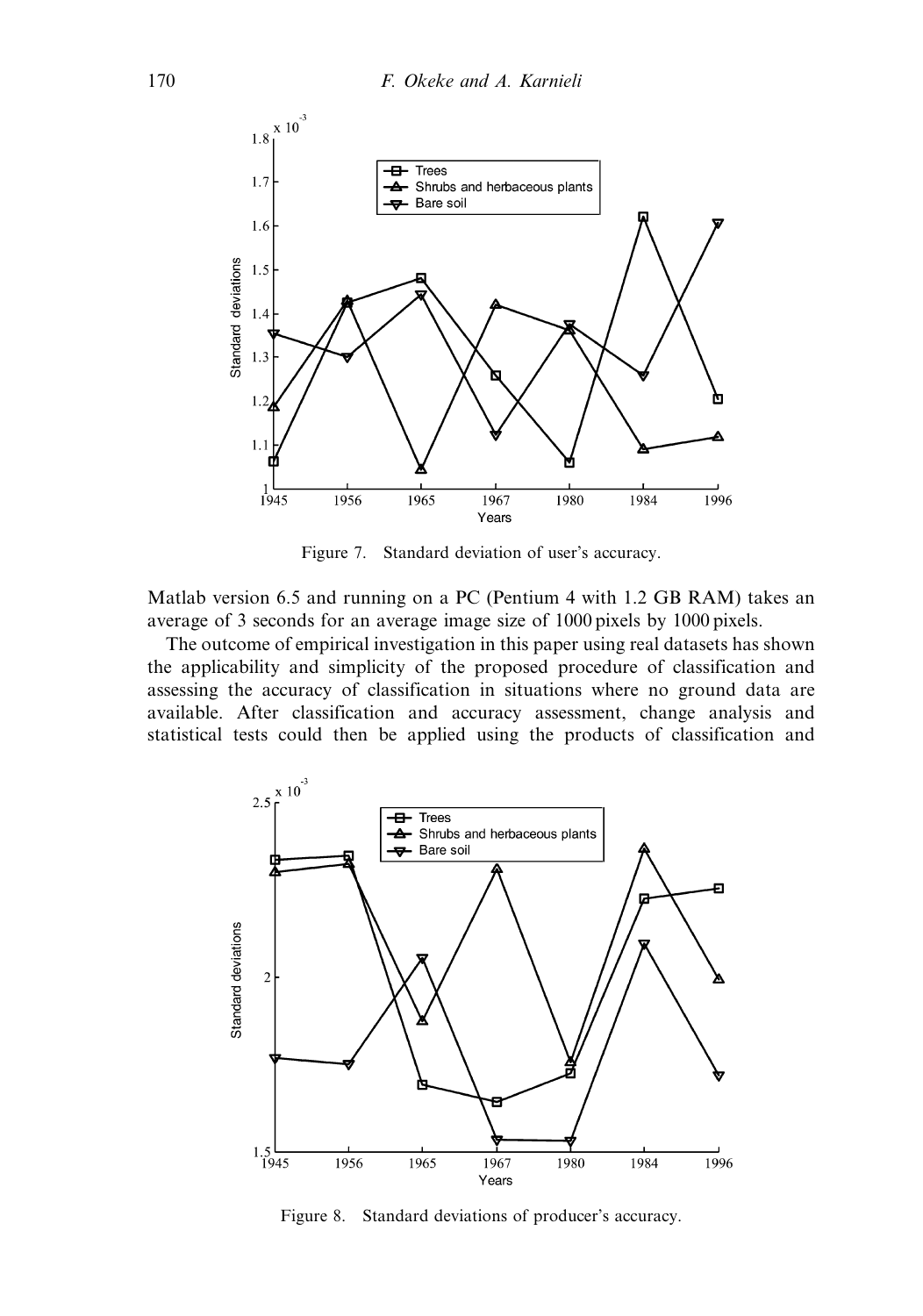

Figure 9. Conditional kappa coefficient (classification) for the seven datasets.

accuracy assessment. It is to be emphasized that the accuracy assessment procedure proposed in this work is suitable for situations where crisp product of classification is desired.

The proposed procedure shares the advantages and limitations of unsupervised classification techniques. In particular, the proposed procedure relies on the capability of the analyst to provide accurate labelling of classes after classification of the base dataset. Nevertheless, this is not different from the challenges encountered in a classical supervised classification procedure, where the analyst is expected to provide training data and reference data for classification and accuracy assessment



Figure 10. Conditional kappa coefficient (reference) for the seven datasets.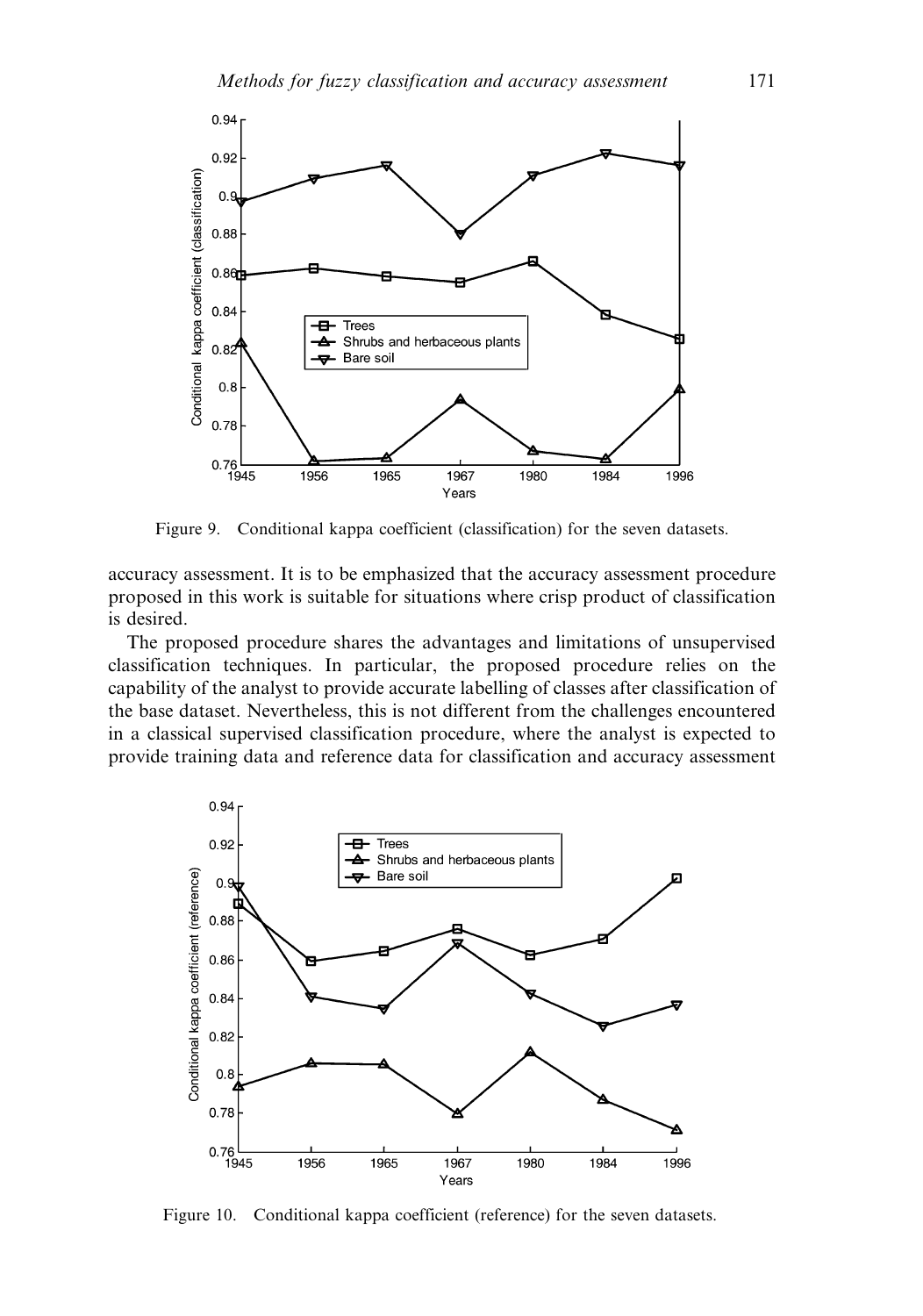

Figure 11. Standard deviations of conditional kappa (classification).

respectively. However, an important issue in the application of the proposed procedure for change detection analysis is that a high level of consistency is maintained in the classification and post classification labelling of all the datasets. Consistency, in this case, is largely enhanced by the application of fuzzy supervised classification for the rest of the datasets using outputs of classification of the base dataset.



Figure 12. Standard deviations of conditional kappa (reference).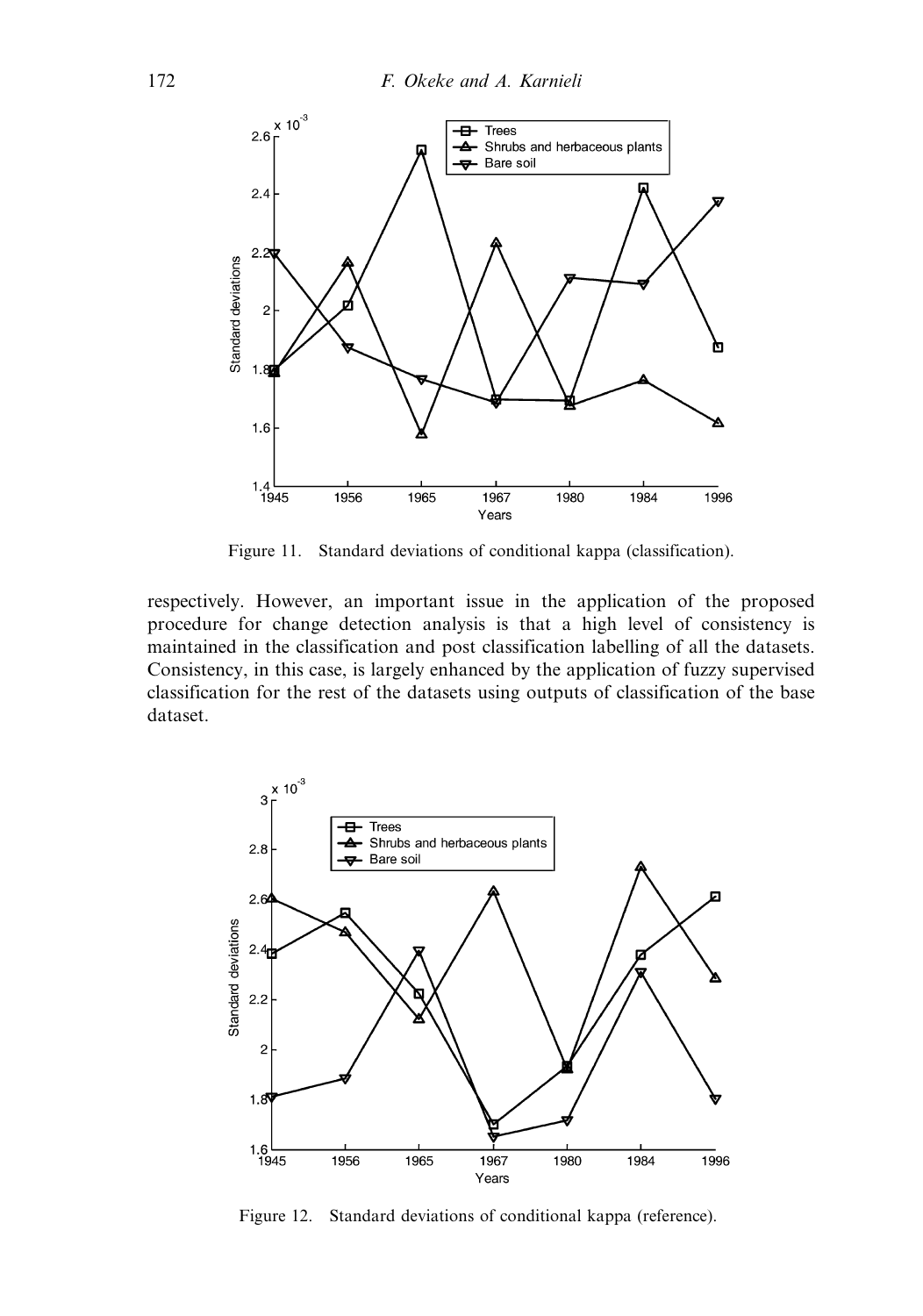Arguments may be raised on the suitability of the term 'accuracy assessment' with reference to the proposed procedure, since the reference data itself is the output of fuzzy classification, and may not necessarily be an accurate representation of reality. Again, this is not different from the argument put forward against classical accuracy assessment procedures where the reference data are mostly derived from some sort of classification. In the classical accuracy assessment procedure, more precise data are used as reference data, which is equivalent in our procedure to the use of more accurate membership grades as reference data for the accuracy assessment of hard classification products. In addition, membership grades of fuzzy classification have been shown to have strong correlation with true class proportions.

In the absence of ground data, the proposed procedure provides a suitable and reliable alternative to the situation where no accuracy assessment of classification is performed at all.

#### 7. Conclusion

This paper presents methods of classification of historical aerial photographs and accuracy assessment of classification products for change analyses using fuzzy classification technique.

Most importantly, a method of construction of a fuzzy error matrix for the assessment of classification accuracy in the absence of ground data, when crisp products of classification are desired, is described. The method of bootstrap resampling for the computation of standard errors of accuracy measures derived from the constructed fuzzy error matrix has also been demonstrated. The applicability and simplicity of these methods have been illustrated using real datasets. Results show the benefits of the combined use of the unsupervised/supervised FCM algorithm and bootstrap resampling technique for the classification and accuracy assessment of historical aerial photographs for change analysis. These methods require no a priori training data and no specific sampling design; they only require accurate a posteriori labelling of classes after classification, and consistency in the processing of all datasets involved in the change analysis. It is expected that these methods would be useful to classification and accuracy assessment applications where training data and ground data are impossible to obtain.

#### References

- AAVIKSOO, K., 1993, Changes of plant cover and land use types (1950's to 1980's) in three mire reserves and their neighborhood in Estonia. Landscape Ecology, 8, pp. 287–301.
- AHLQVIST, O., KEUKELAAR, J. and OUKBIR, K., 2000, Rough classification and accuracy assessment. International Journal of Geographical Information Science, 14, pp. 475–496.
- ATKINSON, P.M., CUTLER, M.E.J. and LEWIS, H., 1997, Mapping sub-pixel proportional land cover with AVHRR imagery. International Journal of Remote Sensing, 18, pp. 917–935.
- BANKO, G., 1998, A review of assessing the accuracy of classifications of remotely sensed data and of methods including remote sensing data in forest inventory. IR-98-081, International Institution for Applied Systems Analysis, Laxenburg, Austria.
- BASTIN, L., 1997, Comparison of fuzzy c-means classification, linear mixture modelling and MLC probabilities as tools for unmixing coarse pixels. International Journal of Remote Sensing, 18, pp. 3629–3648.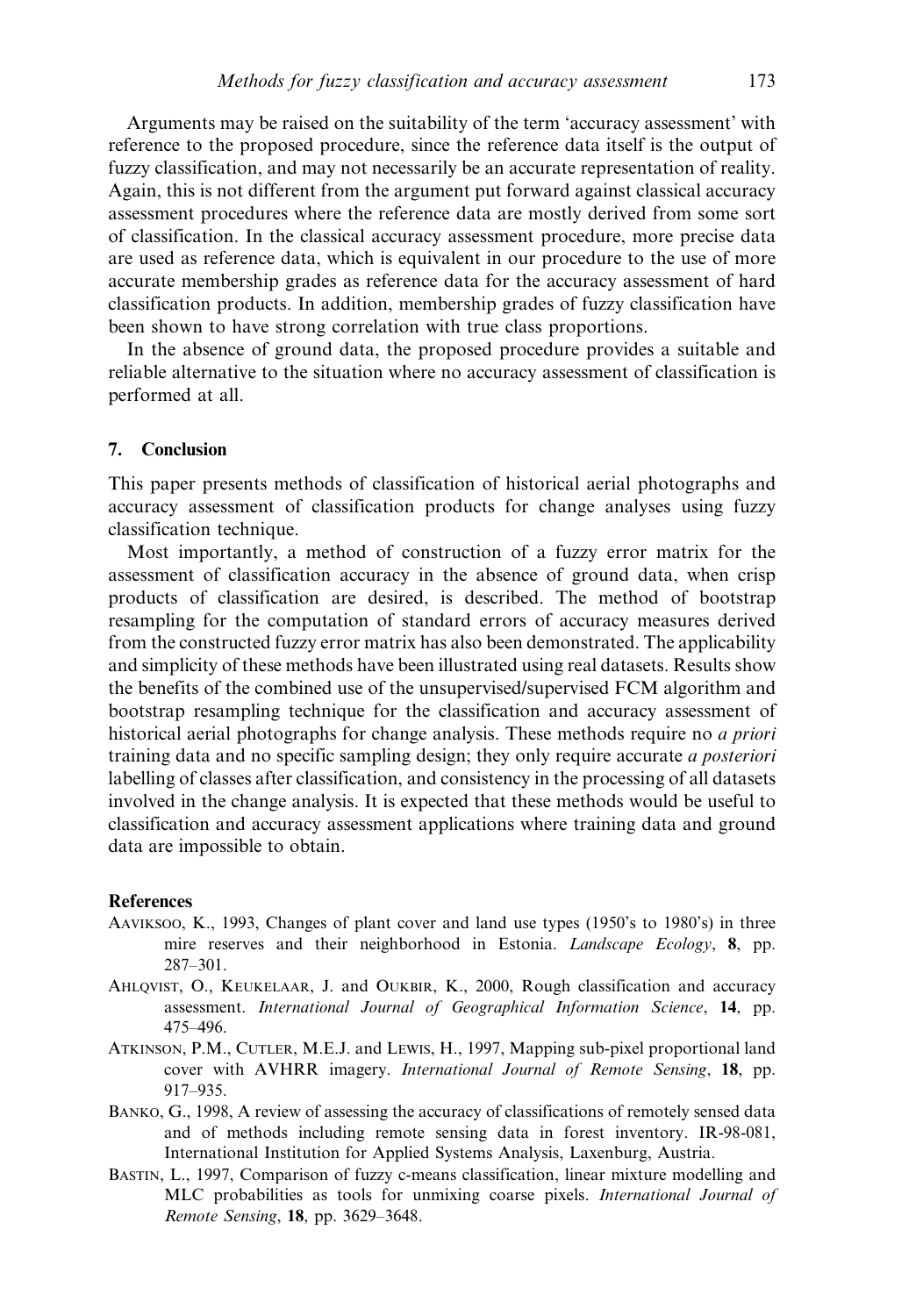- BEZDEK, J.C., 1981, Pattern Recognition with Fuzzy Objective Function Algorithms (New York: Plenum Press).
- BINAGHI, E., BRIVIO, P.A., GHEZZI, P. and RAMPINI, A., 1999, A fuzzy set-based accuracy assessment of soft classification. Pattern Recognition Letters, 20, pp. 935–948.
- BIRD, A.C., TAYLOR, J.C. and BREWER, T.R., 2000, Mapping national park landscape from ground, air and space. International Journal of Remote Sensing, 21, pp. 2719–2736.
- BLACKMAN, N.J.-M. and KOVAL, J.J., 2000, Interval estimation for Cohen's kappa as a measure of agreement. Statistics in Medicine, 19, pp. 723–741.
- CAMPBELL, J.B., 1996, Introduction to Remote Sensing, 2nd edn (London: Taylor & Francis).
- CANTERS, F., 1997, Evaluating the uncertainty of area estimates derived from fuzzy landcover classification. Photogrammetric Engineering and Remote Sensing, 63, pp. 403–414.
- CARMEL, Y. and KADMON, R., 1998, Computerized classification of Mediterranean vegetation using panchromatic aerial photographs. Journal of Vegetation Science, 9, pp. 445–454.
- CHOE, H. and JORDAN, J.B., 1992, On the optimal choice of parameters in a fuzzy c-means algorithm. Proceedings IEEE International Conference on Fuzzy Systems, San Diego, California, March 8–12, pp. 349–354.
- CONGALTON, R.G., 1988, A comparison of sampling schemes used in generating error matrices for assessing the accuracy of maps generated from remotely sensed data. Photogrammetric Engineering and Remote Sensing, 54, pp. 593–600.
- CONGALTON, R.G., 1991, A review of assessing the accuracy of classifications of remotely sensed data. *Remote Sensing of Environment*, 37, pp. 35–46.
- CONGALTON, R.G., 1993, A practical look at the sources of confusion in error matrix generation. Photogrammetric Engineering and Remote Sensing, 59, pp. 641–644.
- CONGALTON, R.G. and GREEN, K., 1998, Assessing the Accuracy of Remotely Sensed Data: Principles and Practices (New York: Lewis Publishers).
- COPPEDGE, B.R., ENGLE, D.M., FUHLENDORF, S.D., MASTERS, R.E. and GREGORY, M.S., 2001, Landscape cover type and pattern dynamics in fragmented southern Great Plains grasslands, USA. Landscape Ecology, 16, pp. 677–690.
- CZAPLEWSKI, R.L., 1994, Variance approximations for assessments of classification accuracy. RM-316, USDA, Forest Service, Rocky Mountain Forest and Range Experiment Station, Fort Collins, Colorado.
- DEER, P.J., 1998, Change detection using fuzzy post classification comparison. PhD thesis, Department of Computer Science, The University of Adelaide, Australia.
- DEER, P.J. and EKLUND, P., 2003, A study of parameter values for a Mahalanobis distance fuzzy classifier. Fuzzy Sets and Systems, 137, pp. 191-213.
- EFRON, B. and TIBSHIRANI, R.J., 1993, An Introduction to the Bootstrap (New York: Chapman and Hall).
- FISHER, P.F. and PATHIRANA, S., 1990, The evaluation of fuzzy membership of land cover classes in the suburban zone. Remote Sensing of Environment, 34, pp. 121–132.
- FOODY, G.M., 1992, A fuzzy sets approach to the representation of vegetation continua from remotely sensed data: an example from Lowland Heath. Photogrammetric Engineering and Remote Sensing, 58, pp. 221–225.
- FOODY, G.M., 1994, Ordinal-level classification of sub-pixel tropical forest cover. Photogrammetric Engineering and Remote Sensing, 60, pp. 61–65.
- FOODY, G.M., 1995, Cross-entropy for the evaluation of the accuracy of a fuzzy land cover classification with fuzzy ground truth. ISPRS Journal of Photogrammetry and Remote Sensing, 50, pp. 2–12.
- FOODY, G.M., 1996, Approaches for the production and evaluation of fuzzy land cover classification from remotely-sensed data. International Journal of Remote Sensing, 17, pp. 1317–1340.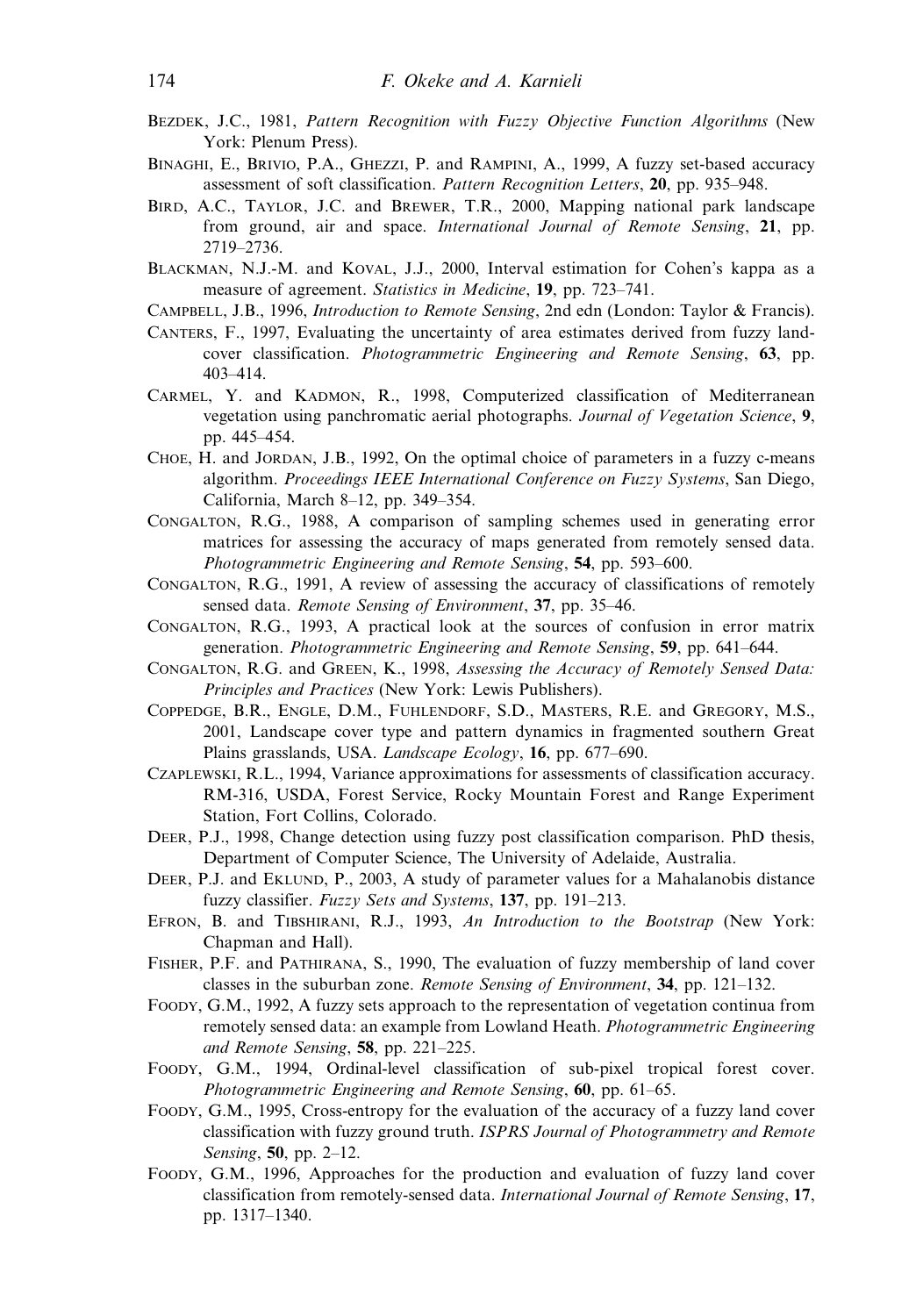- FOODY, G.M., 2000, Estimation of sub-pixel land cover composition in the presence of untrained classes. Computers and Geosciences, 26, pp. 469–478.
- FOODY, G.M., 2002, Status of land cover classification accuracy assessment. Remote Sensing of Environment, 80, pp. 185–201.
- FOODY, G.M. and COX, D.P., 1994, Sub-pixel land-cover composition estimation using a linear mixture model and fuzzy membership functions. International Journal of Remote Sensing, 15, pp. 619–630.
- FOODY, G.M. and TRODD, N.M., 1996, Representation of ecological trends in remotely sensed data: relating the probability of class membership to canopy composition and vegetation ordination. Geocarto International, 11, pp. 3–11.
- GATH, I. and GEVA, A.B., 1989, Unsupervised optimal fuzzy clustering. IEEE Transactions of Pattern Analysis and Machine Intelligence, 11, pp. 773–781.
- GEVA, A.B., STEINBERG, Y., BRUCKMAIR, S. and NAHUM, G., 2000, A comparison of cluster validity criteria for a mixture of normal distributed data. Pattern Recognition Letters, 21, pp. 511–529.
- GOPAL, S. and WOODCOCK, C., 1994, Theory and methods for accuracy assessment of thematic maps using fuzzy sets. Photogrammetric Engineering and Remote Sensing, 60, pp. 181–188.
- GUSTAFSON, D.E. and KESSEL, W., 1979, Fuzzy clustering with a fuzzy covariance matrix. Proceedings IEEE-CDC, San Diego, California, January 10–12, pp. 761–766 (New York: IEEE).
- HUDAK, A.T. and WESSMAN, C.A., 1998, Textural analysis of historical aerial photography to characterize woody plant encroachment in South African savanna. Remote Sensing of Environment, 66, pp. 317–330.
- JAEGER, G. and BENZ, U., 2000, Measures of classification accuracy based on fuzzy similarity. IEEE Transactions on Geoscience and Remote Sensing, 38, pp. 1462–1467.
- KADMON, R. and HARARI-KREMER, R., 1999, Studying long-term vegetation dynamics using digital processing of historical aerial photographs. Remote Sensing of Environment, 68, pp. 164–174.
- KALKHAN, M.A., REICH, R.L. and CZAPLEWSKI, R.L., 1997, Variance estimates and confidence intervals for the kappa measure of classification accuracy. Canadian Journal of Remote Sensing, 23, pp. 246–252.
- LEWIS, H.G. and BROWN, M., 2001, A generalized confusion matrix for assessing area estimates from remotely sensed data. International Journal of Remote Sensing, 22, pp. 3223–3235.
- LILLESAND, T.M. and KIEFER, R.W., 2000, Remote Sensing and Image Interpretation, 4th edn (New York: John Wiley and Sons).
- LO, C.P., 1986, Applied Remote Sensing (New York: Longman Scientific and Technical).
- LUNETTA, R.S., IIAMES, J., KNIGHT, J. and CONGALTON, R.G., 2001, An assessment of reference data variability using a virtual field reference database. Photogrammetric Engineering and Remote Sensing, 63, pp. 707–715.
- MARTINEZ, W.L. and MARTINEZ, A.R., 2002, Computational Statistics Handbook with Matlab (New York: Chapman & Hall/CRC).
- MASELLI, F., RODOLF, A. and CONESE, C., 1996, Fuzzy classification of spatially degraded Thematic Mapper data for the estimation of sub-pixel components. International Journal of Remote Sensing, 17, pp. 537–551.
- MATSAKIS, P., ANDREFOUET, S. and CAPOLSINI, P., 2000, Evaluation of fuzzy partitions. Remote Sensing of Environment, 74, pp. 516–533.
- McBRATNEY, A.B. and MOORE, A.W., 1985, Application of fuzzy sets to climatic classification. Agricultural and Forest Meteorology, 35, pp. 165–185.
- NISHII, R. and TANAKA, S., 1999, Accuracy and inaccuracy assessments in land-cover classification. IEEE Transactions on Geoscience and Remote Sensing, 37, pp. 491–498.
- PAL, N.R. and BEZDEK, J.C., 1995, On cluster validity for the fuzzy c-means model. IEEE Transactions on Fuzzy Systems, 3, pp. 370–379.